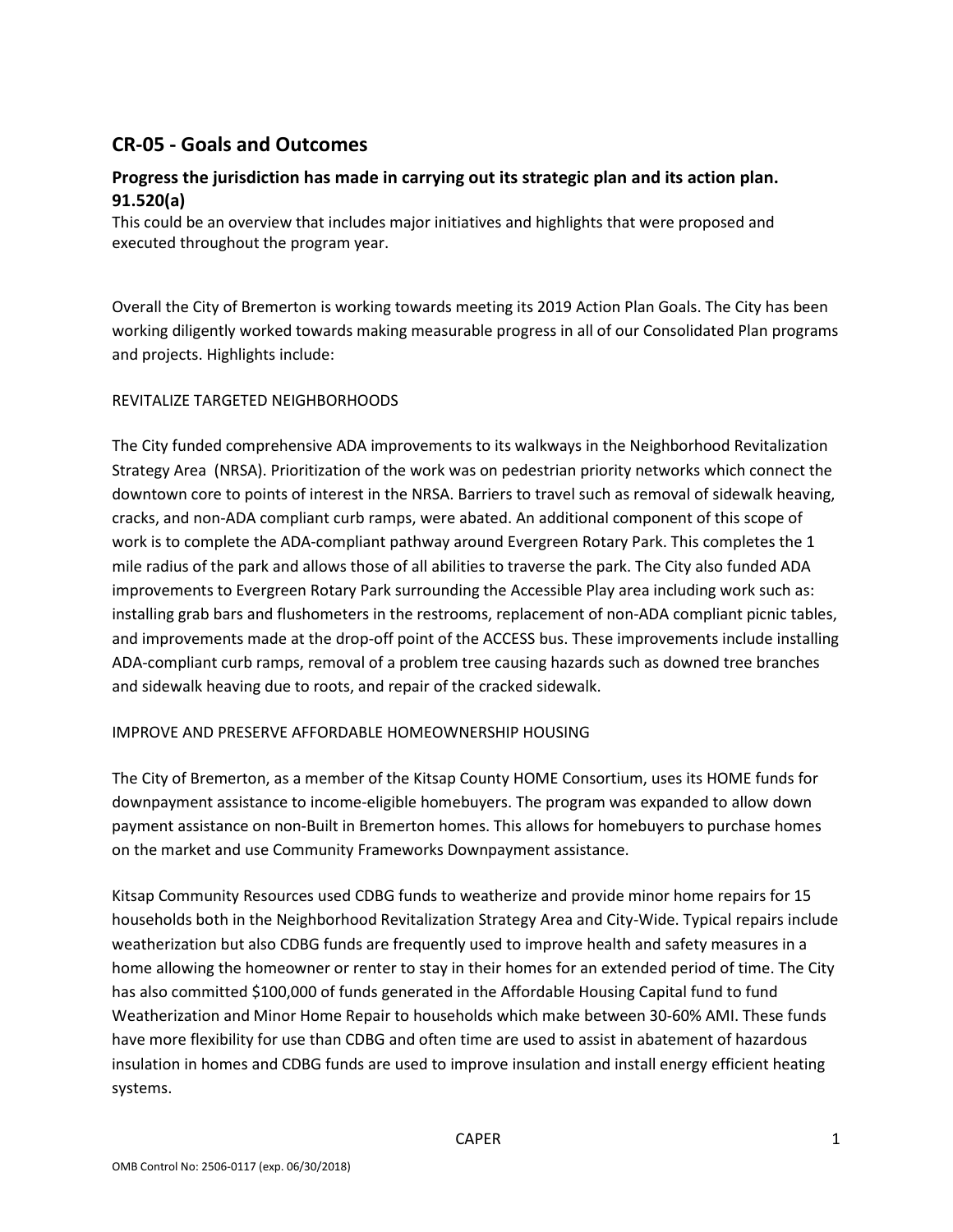The City funded critical capital facilities upgrades to scattered sites throughout the NRSA for Kitsap Mental Health-owned properties. Kitsap Mental Health owns 5 locations within the NRSA which serve approximatley 13 persons. This project improved the safety of these residents through earthquake retrofitting, replacing old, damaged carpets, and improving exterior/hardscape improvements to improve the safety and provide boundary border to neighbors.

#### ECONOMIC DEVELOPMENT

Kitsap Community Resources Business Education Support and Training Program provides microenterprise assistance for Low-Income business owners. In 2019 27 LMI business owners were assisted. 17 new businesses were assisted, and 18 existing businesses expanded. The Coffee Oasis HOPE Inc. program was able to assist 29 extremely low income homeless youth in job preparation classes, job training internships and 1 youth was able to acquire employment within 6 months of participating in HOPE Inc. This person was hired at Habitat for Humanity after completing an internship.

## **Comparison of the proposed versus actual outcomes for each outcome measure submitted with the consolidated plan and explain, if applicable, why progress was not made toward meeting goals and objectives. 91.520(g)**

Categories, priority levels, funding sources and amounts, outcomes/objectives, goal outcome indicators, units of measure, targets, actual outcomes/outputs, and percentage completed for each of the grantee's program year goals.

| Goal                          | Category                                            | <b>Sourc</b><br>e/<br>Amou<br>nt | Indicator                                                                                                            | Unit of<br><b>Measure</b> | <b>Expect</b><br>$ed -$<br><b>Strate</b><br>gic<br>Plan | Actual<br>$\overline{\phantom{0}}$<br><b>Strate</b><br>gic<br>Plan | Percent<br>Comple<br>te | <b>Expect</b><br>$ed -$<br>Progra<br>m<br>Year | Actual<br>$\qquad \qquad \blacksquare$<br>Progr<br>am<br>Year | Percent<br>Comple<br>te |
|-------------------------------|-----------------------------------------------------|----------------------------------|----------------------------------------------------------------------------------------------------------------------|---------------------------|---------------------------------------------------------|--------------------------------------------------------------------|-------------------------|------------------------------------------------|---------------------------------------------------------------|-------------------------|
| Abate<br>Blight<br>Conditions | Non-<br>Housing<br>Communit<br>y<br>Developme<br>nt | <b>CDB</b><br>$G:$ \$            | Public Facility or<br>Infrastructure<br>Activities other<br>than<br>Low/Moderate<br>Income Housing<br><b>Benefit</b> | Persons<br>Assisted       | 18650                                                   | 1865<br>0                                                          | 100.00<br>%             |                                                |                                                               |                         |
| Abate<br>Blight<br>Conditions | Non-<br>Housing<br>Communit<br>y<br>Developme<br>nt | <b>CDB</b><br>$G:$ \$            | Facade<br>treatment/busin<br>ess building<br>rehabilitation                                                          | <b>Business</b>           | 5                                                       | 3                                                                  | 60.00<br>%              |                                                |                                                               |                         |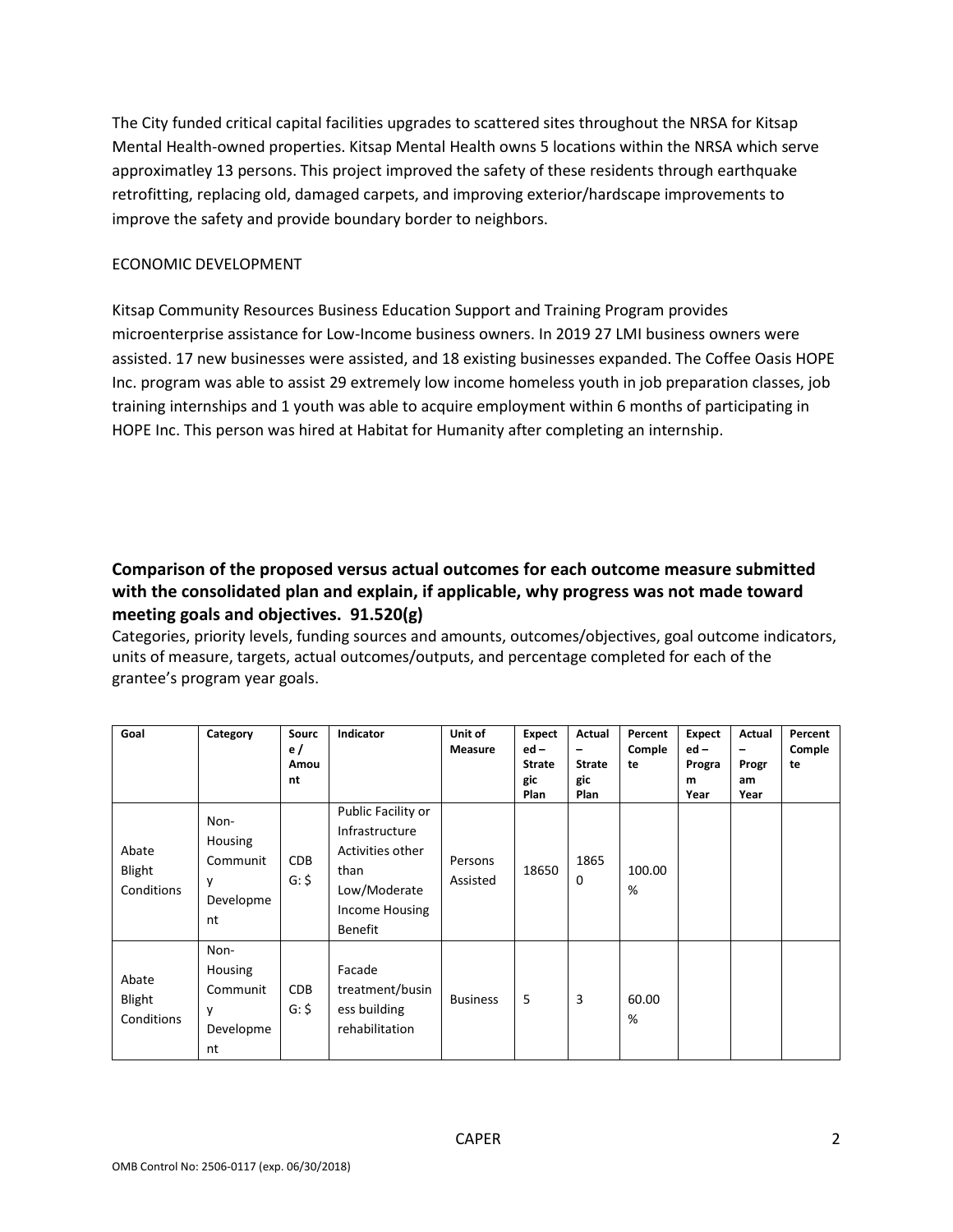| Abate<br>Blight<br>Conditions             | Non-<br>Housing<br>Communit<br>y<br>Developme<br>nt | <b>CDB</b><br>$G:$ \$ | Brownfield<br>acres<br>remediated                                                          | Acre                              | 0           | $\mathbf 0$ |               |           |    |               |
|-------------------------------------------|-----------------------------------------------------|-----------------------|--------------------------------------------------------------------------------------------|-----------------------------------|-------------|-------------|---------------|-----------|----|---------------|
| Abate<br>Blight<br>Conditions             | Non-<br>Housing<br>Communi<br>ty<br>Developm<br>ent | <b>CDB</b><br>$G:$ \$ | <b>Buildings</b><br>Demolished                                                             | <b>Building</b><br>S              | 4           | 4           | 100.0<br>0%   |           |    |               |
| Economic<br>Developm<br>ent-City<br>Wide  | Non-<br>Housing<br>Communi<br>ty<br>Developm<br>ent | CDB<br>$G:$ \$        | Public service<br>activities other<br>than<br>Low/Moderate<br>Income<br>Housing<br>Benefit | Persons<br>Assisted               | $\mathbf 0$ | 39          |               | 75        | 39 | 52.00<br>$\%$ |
| Economic<br>Developm<br>ent-City<br>Wide  | Non-<br>Housing<br>Communi<br>ty<br>Developm<br>ent | <b>CDB</b><br>$G:$ \$ | Homeless<br>Person<br>Overnight<br>Shelter                                                 | Persons<br>Assisted               | 0           | 4           |               | $\pmb{0}$ | 4  |               |
| Economic<br>Developm<br>ent-City<br>Wide  | Non-<br>Housing<br>Communi<br>ty<br>Developm<br>ent | <b>CDB</b><br>$G:$ \$ | Jobs<br>created/retain<br>ed                                                               | Jobs                              | 65          | 91          | 140.0<br>0%   | 27        | 0  | 0.00%         |
| Economic<br>Developm<br>ent-City<br>Wide  | Non-<br>Housing<br>Communi<br>ty<br>Developm<br>ent | CDB<br>$G:$ \$        | <b>Businesses</b><br>assisted                                                              | <b>Business</b><br>es<br>Assisted | 220         | 138         | 62.73<br>$\%$ | 32        | 35 | 109.3<br>8%   |
| Increase<br>economic<br>opportunit<br>ies | Non-<br>Housing<br>Communi<br>ty<br>Developm<br>ent | CDB<br>$G:$ \$        | Public service<br>activities other<br>than<br>Low/Moderate<br>Income<br>Housing<br>Benefit | Persons<br>Assisted               | $\pmb{0}$   | 127         |               |           |    |               |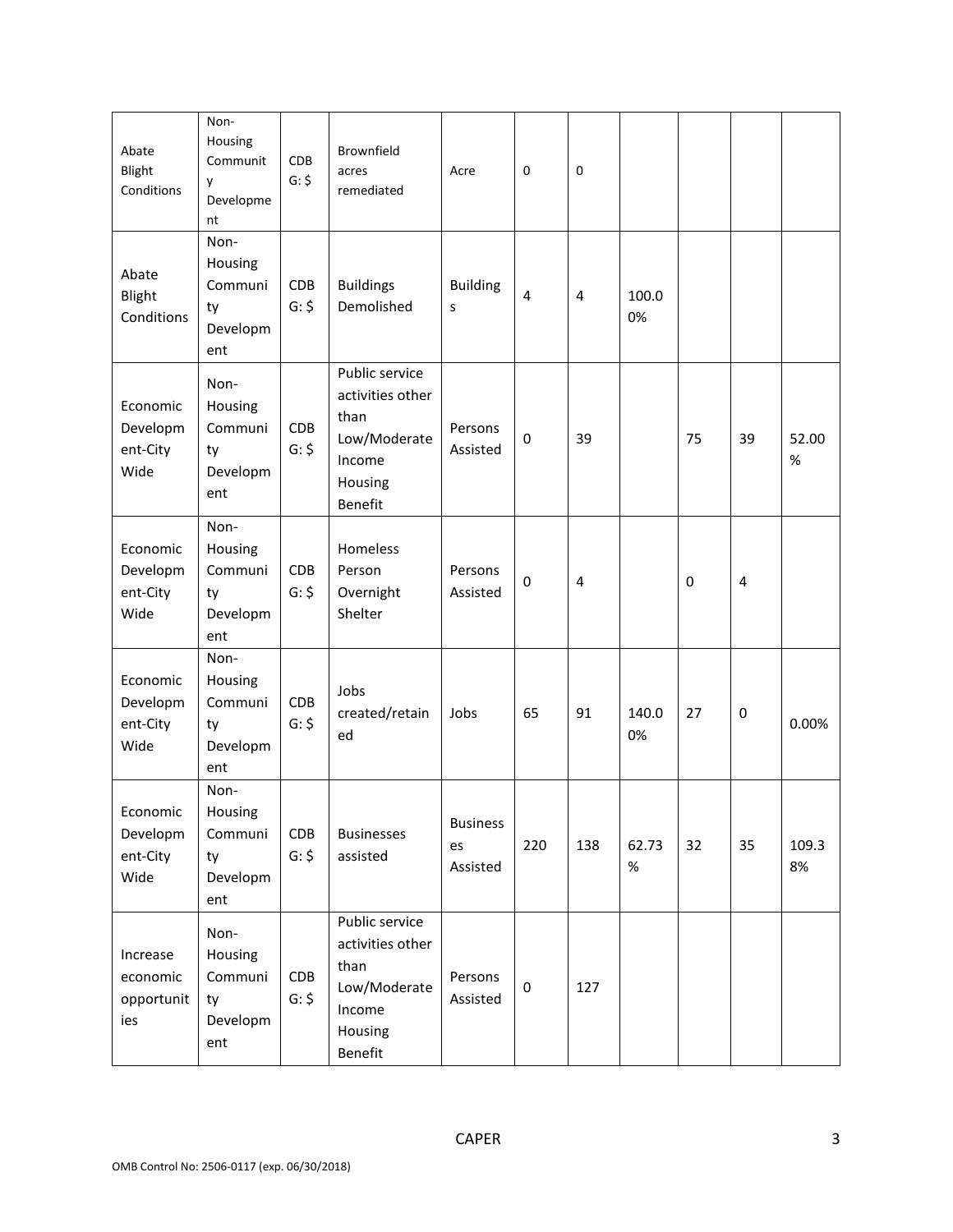| Increase<br>economic<br>opportunit<br>ies            | Non-<br>Housing<br>Communi<br>ty<br>Developm<br>ent | CDB<br>$G:$ \$        | Facade<br>treatment/bus<br>iness building<br>rehabilitation | <b>Business</b>                   | 10          | $\overline{2}$ | 20.00<br>%    |           |                |            |
|------------------------------------------------------|-----------------------------------------------------|-----------------------|-------------------------------------------------------------|-----------------------------------|-------------|----------------|---------------|-----------|----------------|------------|
| Increase<br>economic<br>opportunit<br>ies            | Non-<br>Housing<br>Communi<br>ty<br>Developm<br>ent | CDB<br>$G:$ \$        | Homeless<br>Person<br>Overnight<br>Shelter                  | Persons<br>Assisted               | $\pmb{0}$   | 36             |               |           |                |            |
| Increase<br>economic<br>opportunit<br>ies            | Non-<br>Housing<br>Communi<br>ty<br>Developm<br>ent | CDB<br>$G:$ \$        | Jobs<br>created/retain<br>ed                                | Jobs                              | 5           | 0              | 0.00%         |           |                |            |
| Increase<br>economic<br>opportunit<br>ies            | Non-<br>Housing<br>Communi<br>ty<br>Developm<br>ent | <b>CDB</b><br>$G:$ \$ | <b>Businesses</b><br>assisted                               | <b>Business</b><br>es<br>Assisted | 4           | 26             | 650.0<br>0%   |           |                |            |
| Preserve<br>and<br>Increase<br>Affordable<br>Housing | Affordabl<br>e Housing                              | CDB<br>$G:$ \$        | Rental units<br>constructed                                 | Househo<br>Id<br>Housing<br>Unit  | $\mathbf 0$ | 0              |               |           |                |            |
| Preserve<br>and<br>Increase<br>Affordable<br>Housing | Affordabl<br>e Housing                              | <b>CDB</b><br>$G:$ \$ | Rental units<br>rehabilitated                               | Househo<br>ld<br>Housing<br>Unit  | 20          | 2              | 10.00<br>$\%$ | 15        | $\overline{2}$ | 13.33<br>% |
| Preserve<br>and<br>Increase<br>Affordable<br>Housing | Affordabl<br>e Housing                              | CDB<br>$G:$ \$        | Homeowner<br>Housing<br>Added                               | Househo<br>Id<br>Housing<br>Unit  | 10          | $\pmb{0}$      | 0.00%         | 6         | 0              | 0.00%      |
| Preserve<br>and<br>Increase<br>Affordable<br>Housing | Affordabl<br>e Housing                              | CDB<br>$G:$ \$        | Homeowner<br>Housing<br>Rehabilitated                       | Househo<br>Id<br>Housing<br>Unit  | 20          | 56             | 280.0<br>0%   | $\pmb{0}$ | 25             |            |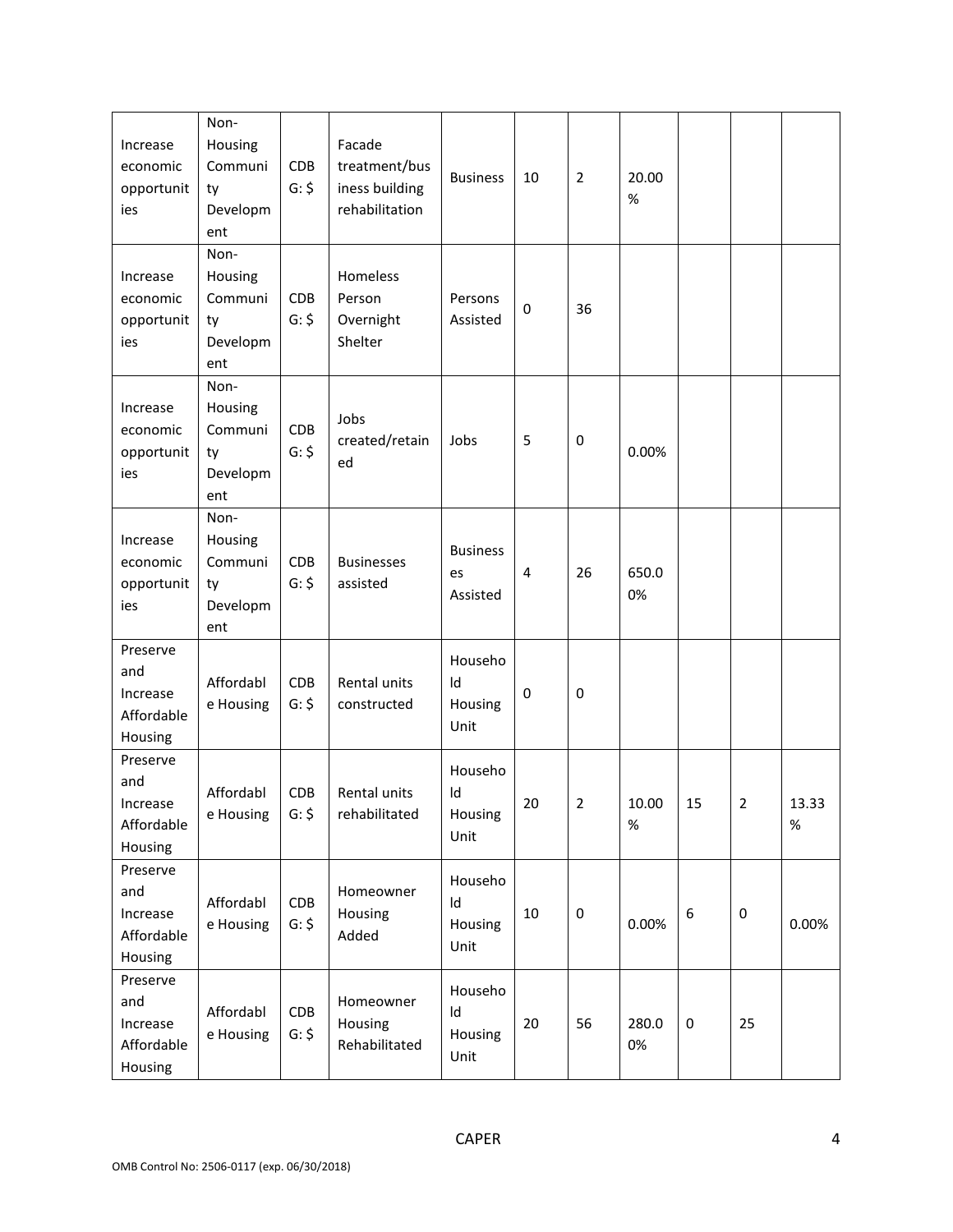| Preserve<br>and<br>Increase<br>Affordable<br>Housing | Affordabl<br>e Housing                              | CDB<br>$G:$ \$        | Direct<br>Financial<br>Assistance to<br>Homebuyers                                                                         | Househo<br>lds<br>Assisted | 5                   | $\mathbf{1}$ | 20.00<br>%  |      |              |       |
|------------------------------------------------------|-----------------------------------------------------|-----------------------|----------------------------------------------------------------------------------------------------------------------------|----------------------------|---------------------|--------------|-------------|------|--------------|-------|
| Public<br>Facilities-<br>City                        | Non-<br>Housing<br>Communi<br>ty<br>Developm<br>ent | <b>CDB</b><br>$G:$ \$ | <b>Public Facility</b><br>or<br>Infrastructure<br>Activities<br>other than<br>Low/Moderate<br>Income<br>Housing<br>Benefit | Persons<br>Assisted        | 1896<br>$\mathbf 0$ | 4738<br>0    | 249.8<br>9% | 2503 | $\mathbf{0}$ | 0.00% |
| Public<br>Facilities-<br>City                        | Non-<br>Housing<br>Communi<br>ty<br>Developm<br>ent | CDB<br>$G:$ \$        | Public service<br>activities other<br>than<br>Low/Moderate<br>Income<br>Housing<br><b>Benefit</b>                          | Persons<br>Assisted        | $\mathbf 0$         | 0            |             |      |              |       |

**Table 1 - Accomplishments – Program Year & Strategic Plan to Date**

## **Assess how the jurisdiction's use of funds, particularly CDBG, addresses the priorities and specific objectives identified in the plan, giving special attention to the highest priority activities identified.**

The City annually revists and revises the Request for Funding Proposals and the guidelines for selecting subrecipients to carry out the stated goals and outcomes. By working to streamline our process the City can better align awards with the needs identified in the public process of the Consolidated Plan. Each of the highest priorities outlined in the Consolidated Plan, and adopted by the Bremerton City Council were weighted with higher priority.

The City is making steady progress in meeting its goals and objectives as outlined in the Consolidated Plan. Programs that have a one-year cycle, such as the BE\$T program or the Coffee Oasis HOPE Inc. Program have met or exceeded program goals for 2019. Other programs, notably Capital programs can take up to two years to implement. These projects include the Kitsap Mental Health Scattered Site housing rehabilitation program which is improving housing for 12 extremely low income persons with chronic mental illness, and substance use disorders, and the Public Works ADA Sidewalk and Curb Ramp improvements which recieved reallocated Quincy Square funding since the Quincy Square activity was cancelled. Consequently, one-year accomplishments have not been met. These projects are proceeding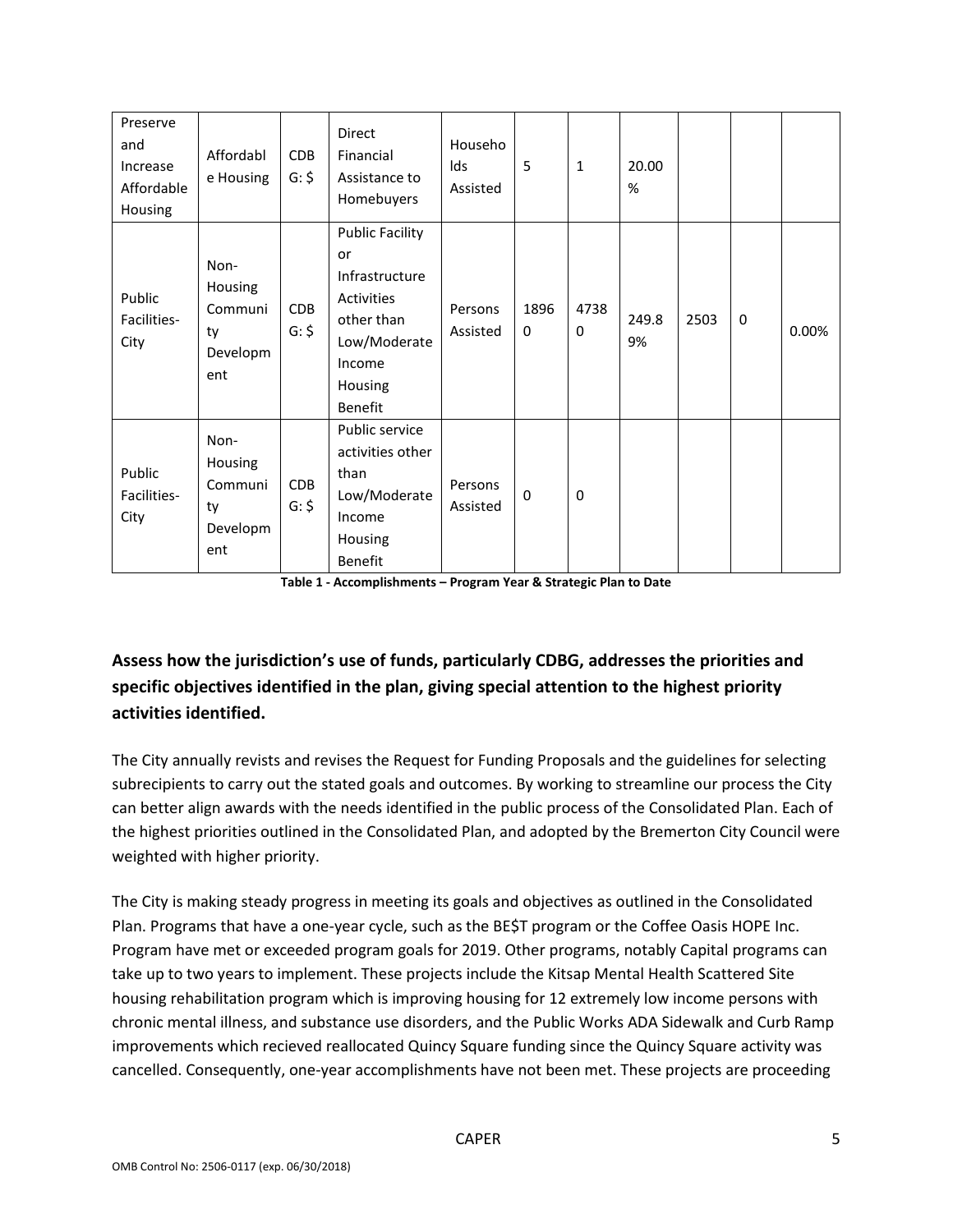as planned and will attain their stated goals once they are completed and placed in service.

The City of Bremerton's use of funds addresses the priorities and specific objectives identified in the Action Plan. The City looks for projects that are able to leverage resources, and the projects funded in 2019 were able to do just that. The City of Bremerton as a requirement spends its Program Income prior to any draws from the Line of Credit. Because of this annually a portion of entitlement funds carry forward into the next program year. The City also had to cancel a 2018 activity, "Quincy Square" which was funded with old funds-as a result of this, there will be more funds rolling forward into the 2019 and 2020 Action Plans. The City also provides a match from its General Fund to help with administrative and planning costs.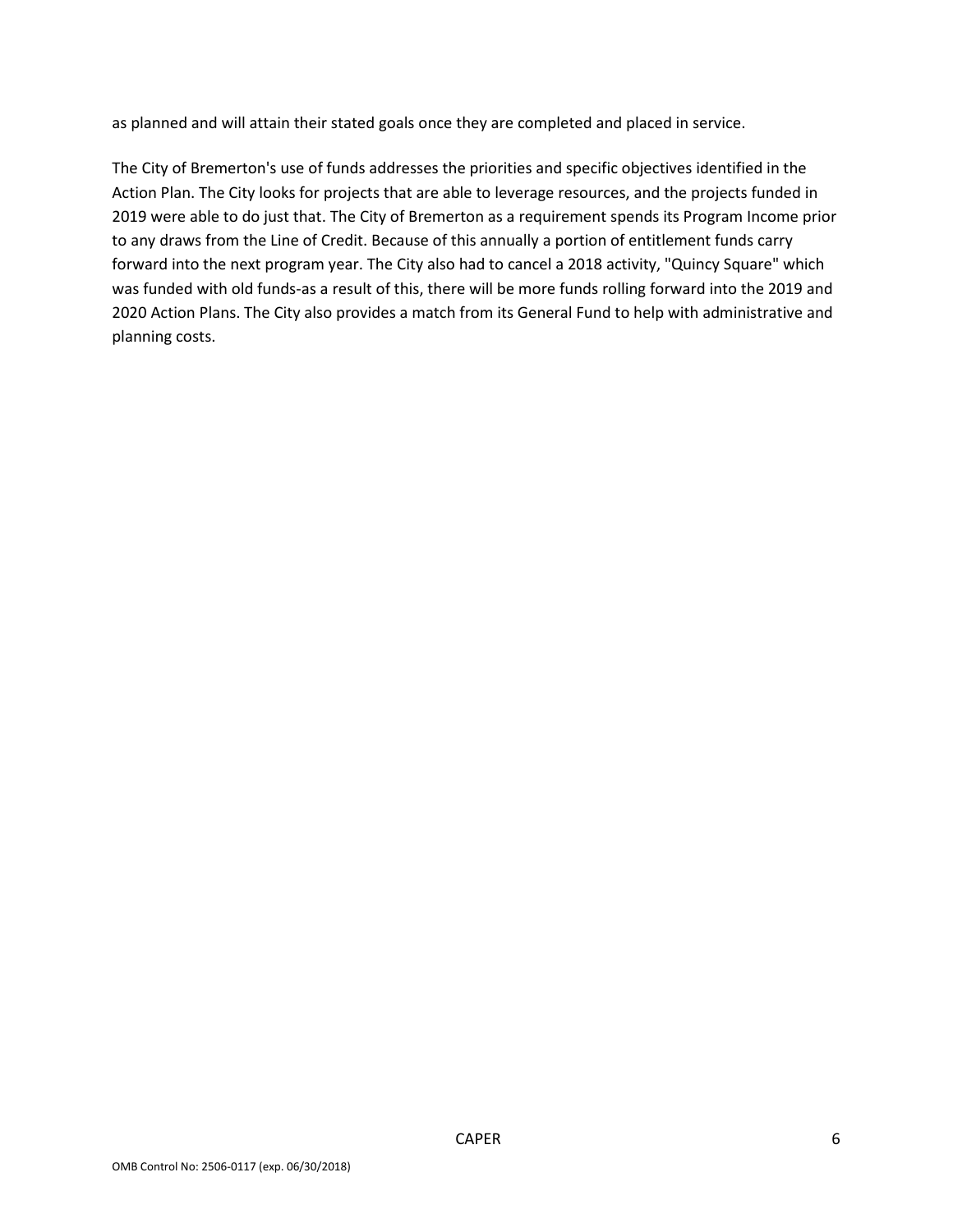# **CR-10 - Racial and Ethnic composition of families assisted**

**Describe the families assisted (including the racial and ethnic status of families assisted). 91.520(a)** 

|                                           | <b>CDBG</b> |
|-------------------------------------------|-------------|
| White                                     | 41          |
| <b>Black or African American</b>          | 3           |
| Asian                                     |             |
| American Indian or American Native        |             |
| Native Hawaiian or Other Pacific Islander |             |
| <b>Total</b>                              | 46          |
| Hispanic                                  | 4           |
| Not Hispanic                              | 42          |

#### **Table 2 – Table of assistance to racial and ethnic populations by source of funds**

#### **Narrative**

The families assisted above, were assisted through projects that tracked incomes of families/individuals served. These numbers do not take into account the area benefit activities or public facility activities which benefit a neighborhood or service area. The numbers for activites with area benefit National Objectives are pulled from census tract data for the neighborhood in which the particular CDBG activity provides services to. ADA improvements beneficiary numbers were pulled from HUD disability data.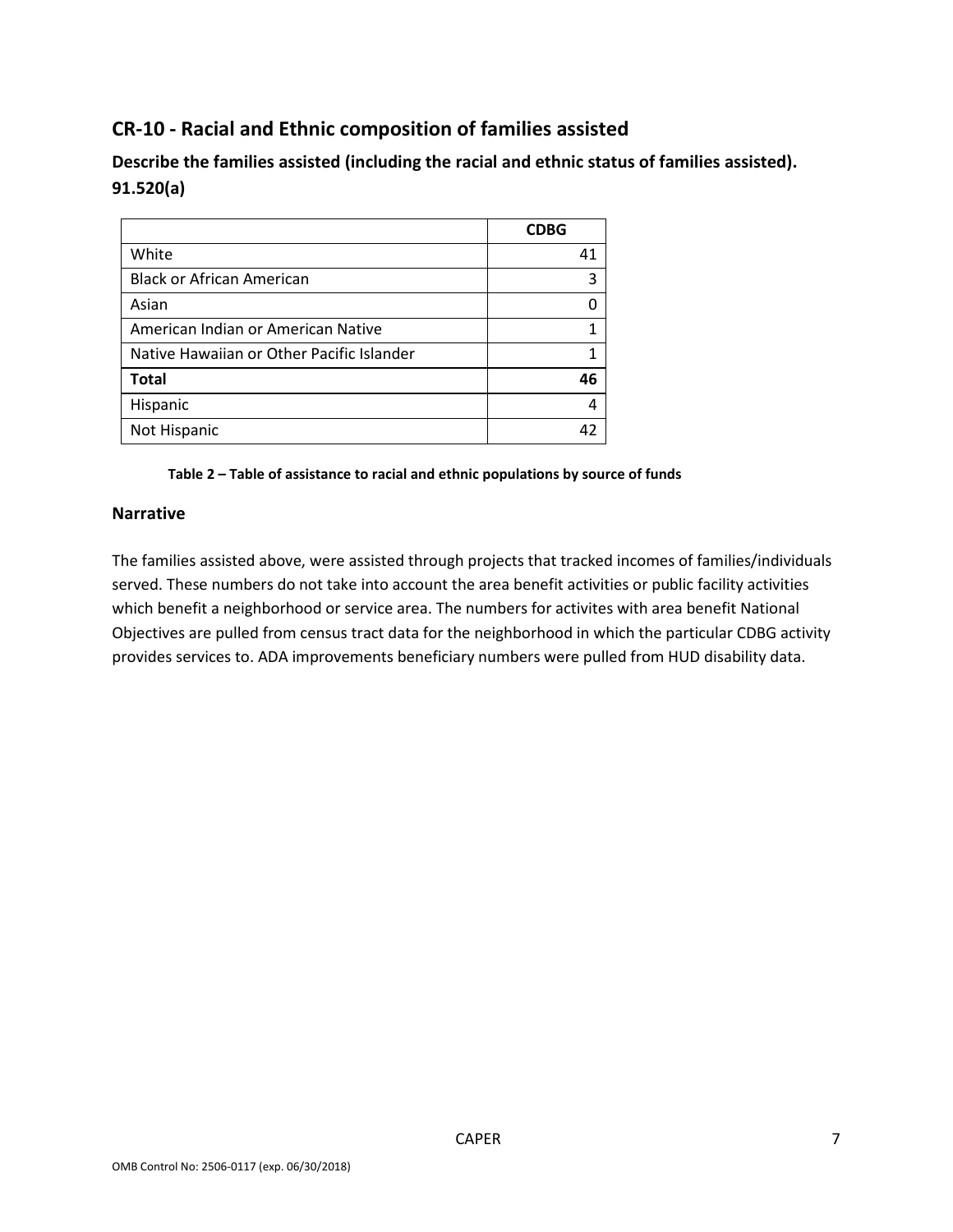# **CR-15 - Resources and Investments 91.520(a)**

| <b>Source of Funds</b> | Source           | <b>Resources Made</b><br>Available | <b>Amount Expended</b><br><b>During Program Year</b> |
|------------------------|------------------|------------------------------------|------------------------------------------------------|
| <b>CDBG</b>            | public - federal | 679.383                            | 458,268                                              |

#### **Identify the resources made available**

**Table 3 - Resources Made Available**

#### **Narrative**

\$458,268.17 was the annual entitlement amount, plus \$221,114 in rollover funds.

The rollover funds are broken down as follows:

2014: \$30,900.63

2016: \$14,895.18

2017: \$17,354.57

2018: \$157,964.41

The City also recieved/expended Program Income in the amount of \$3,125.30.

#### **Identify the geographic distribution and location of investments**

| <b>Target Area</b>        | <b>Planned Percentage</b><br>of Allocation | <b>Actual Percentage</b><br>of Allocation | <b>Narrative</b><br><b>Description</b> |
|---------------------------|--------------------------------------------|-------------------------------------------|----------------------------------------|
| <b>CDBG Target Area</b>   |                                            | 84                                        |                                        |
| Downtown Bremerton Blight |                                            |                                           |                                        |
| Zone                      | 51                                         |                                           |                                        |
| Downtown/Residential core |                                            |                                           |                                        |
| <b>NRSA</b>               |                                            |                                           |                                        |

**Table 4 – Identify the geographic distribution and location of investments**

#### **Narrative**

The CDBG Target Area and Downtown/Residential Core NRSA are the same geographic area, in order to provide an unduplicated count, the City has determined to count the 84% of allocated funds to projects within the Downtown/Residential Core NRSA. This percentage is of all funds. The City has had draws from the following grant years: 2014, 2017,2018,and 2019.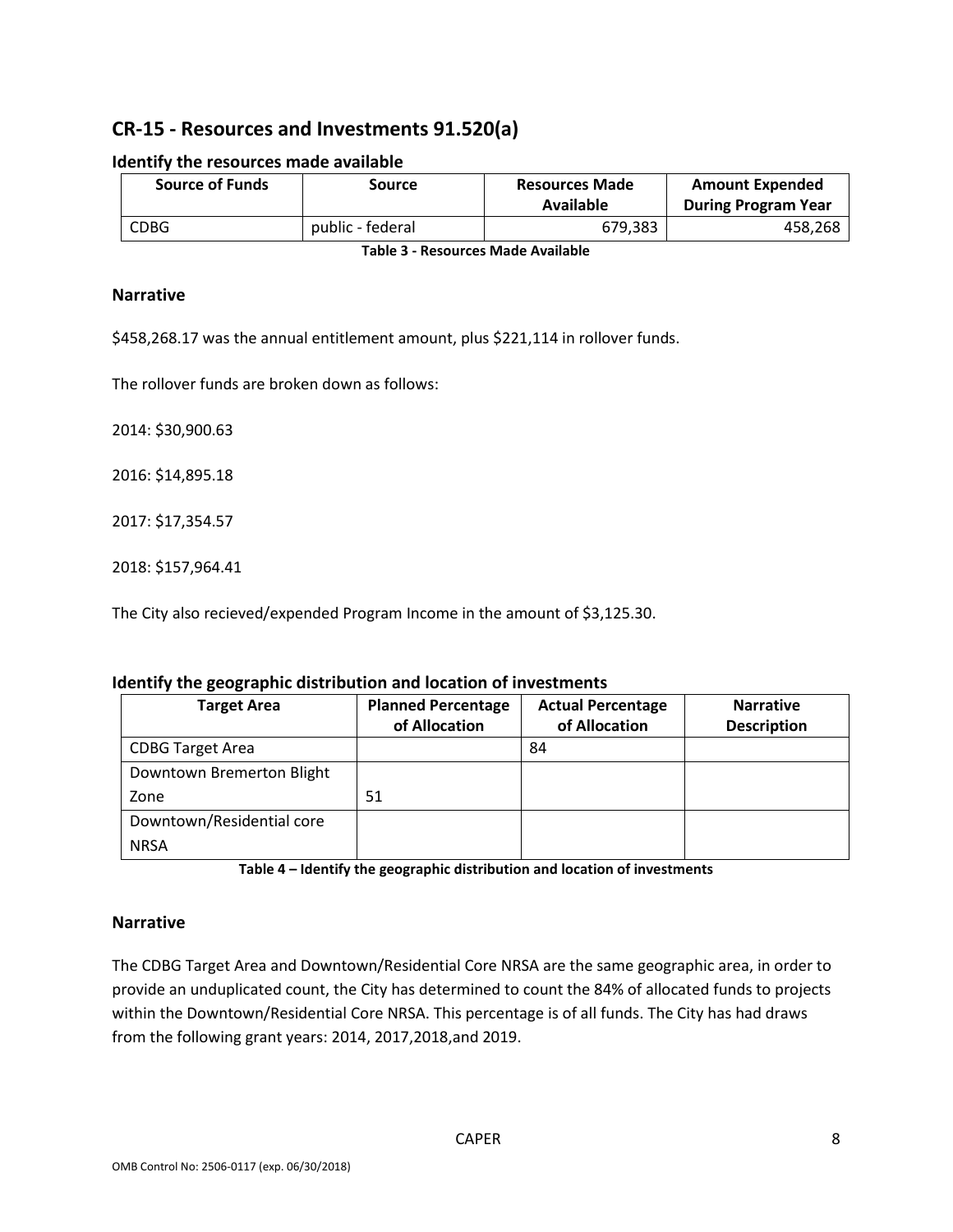### **Leveraging**

**Explain how federal funds leveraged additional resources (private, state and local funds), including a description of how matching requirements were satisfied, as well as how any publicly owned land or property located within the jurisdiction that were used to address the needs identified in the plan.**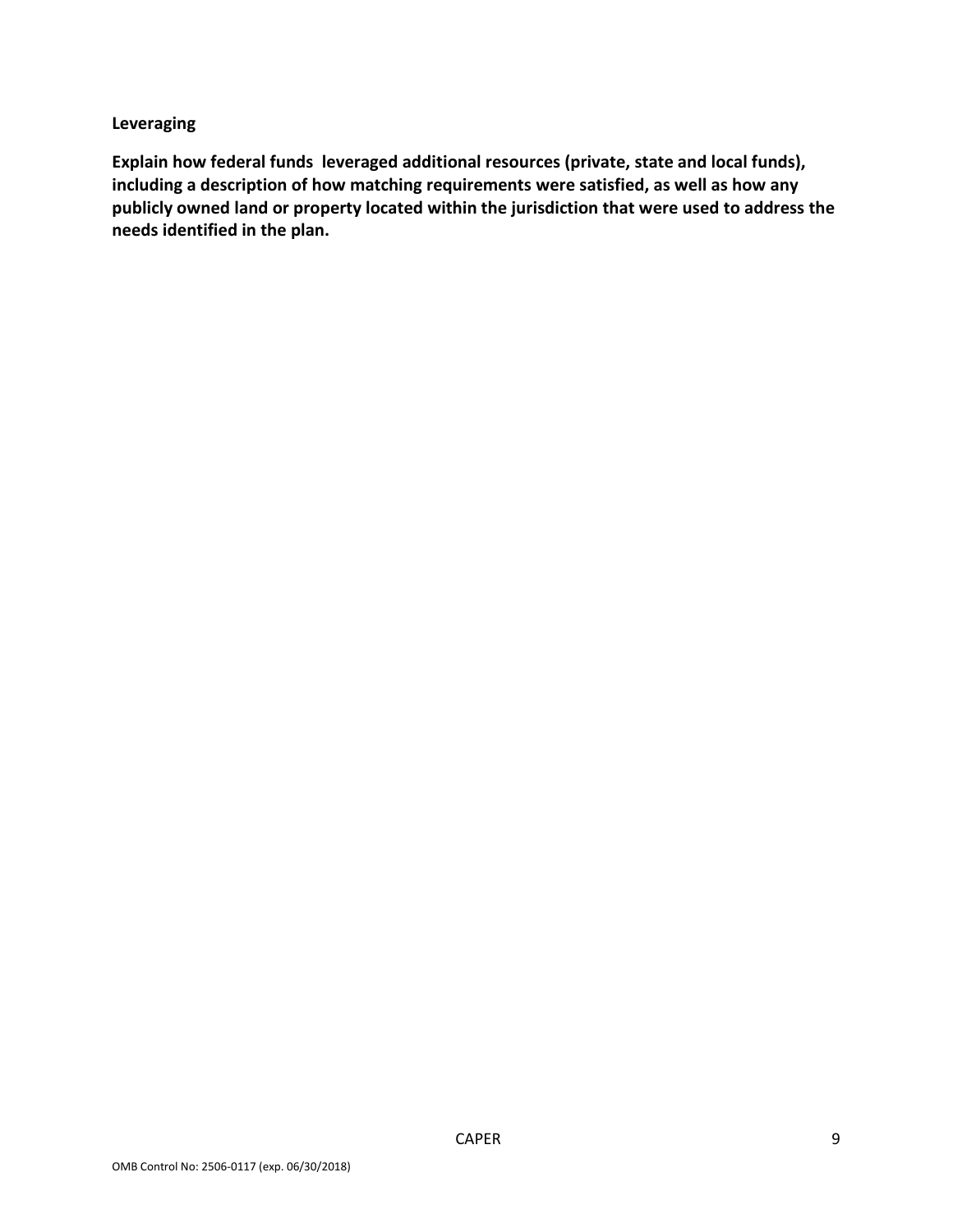# **CR-20 - Affordable Housing 91.520(b)**

**Evaluation of the jurisdiction's progress in providing affordable housing, including the number and types of families served, the number of extremely low-income, low-income, moderate-income, and middle-income persons served.**

|                                          | <b>One-Year Goal</b> | Actual |
|------------------------------------------|----------------------|--------|
| Number of Homeless households to be      |                      |        |
| provided affordable housing units        |                      |        |
| Number of Non-Homeless households to be  |                      |        |
| provided affordable housing units        | 0                    |        |
| Number of Special-Needs households to be |                      |        |
| provided affordable housing units        |                      |        |
| Total                                    | 0                    |        |

**Table 5 – Number of Households**

|                                        | <b>One-Year Goal</b> | Actual |
|----------------------------------------|----------------------|--------|
| Number of households supported through |                      |        |
| <b>Rental Assistance</b>               | 0                    |        |
| Number of households supported through |                      |        |
| The Production of New Units            | 0                    |        |
| Number of households supported through |                      |        |
| <b>Rehab of Existing Units</b>         | 0                    | 16     |
| Number of households supported through |                      |        |
| <b>Acquisition of Existing Units</b>   | 0                    |        |
| <b>Total</b>                           | 0                    | 16     |

**Table 6 – Number of Households Supported**

## **Discuss the difference between goals and outcomes and problems encountered in meeting these goals.**

The City of Bremerton, like many other cities is suffering from a shortage of affordable housing - both subsidized and market-rate. According to the Washington State Department of Commerce '2017 Affordable Housing Update' 51.8% of renters are severely cost burdened, meaning that these households are primarily renters are earning 50 percent or less of Area Median Income. The number of these households increases annually due to rising housing costs and wages that do not keep pace with increasing costs of living. Prospective homeowners are also impacted by the lack of affordable housing.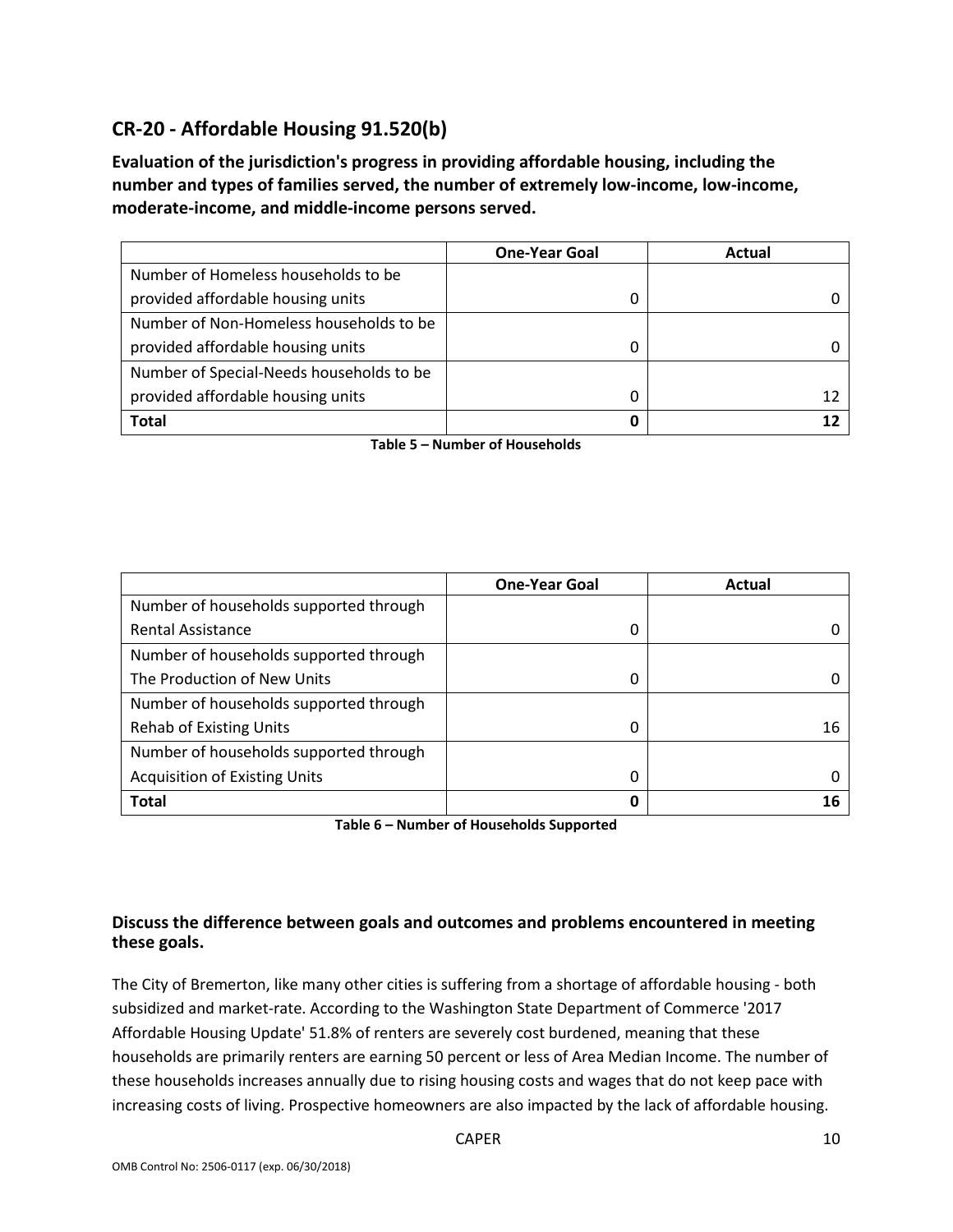The current median sales price for a home in Bremerton/Silverdale Metro Area is \$336,705, 8.2% over the past year.

**Discuss how these outcomes will impact future annual action plans.**

**Include the number of extremely low-income, low-income, and moderate-income persons served by each activity where information on income by family size is required to determine the eligibility of the activity.**

| <b>Number of Households Served</b> | <b>CDBG Actual</b> | <b>HOME Actual</b> |
|------------------------------------|--------------------|--------------------|
| <b>Extremely Low-income</b>        | 15                 |                    |
| Low-income                         |                    |                    |
| Moderate-income                    |                    |                    |
| Total                              | 16                 |                    |

**Table 7 – Number of Households Served**

#### **Narrative Information**

Future plans will focus on keeping the Strategic plan emphasizing Affordable Housing, however CDBG is not enough to make Affordable Housing projects pencil. Because of this, the CIty will revailate its strategic plan annually through the adoption of the Policy Plan which will guide the competive funding process for the year.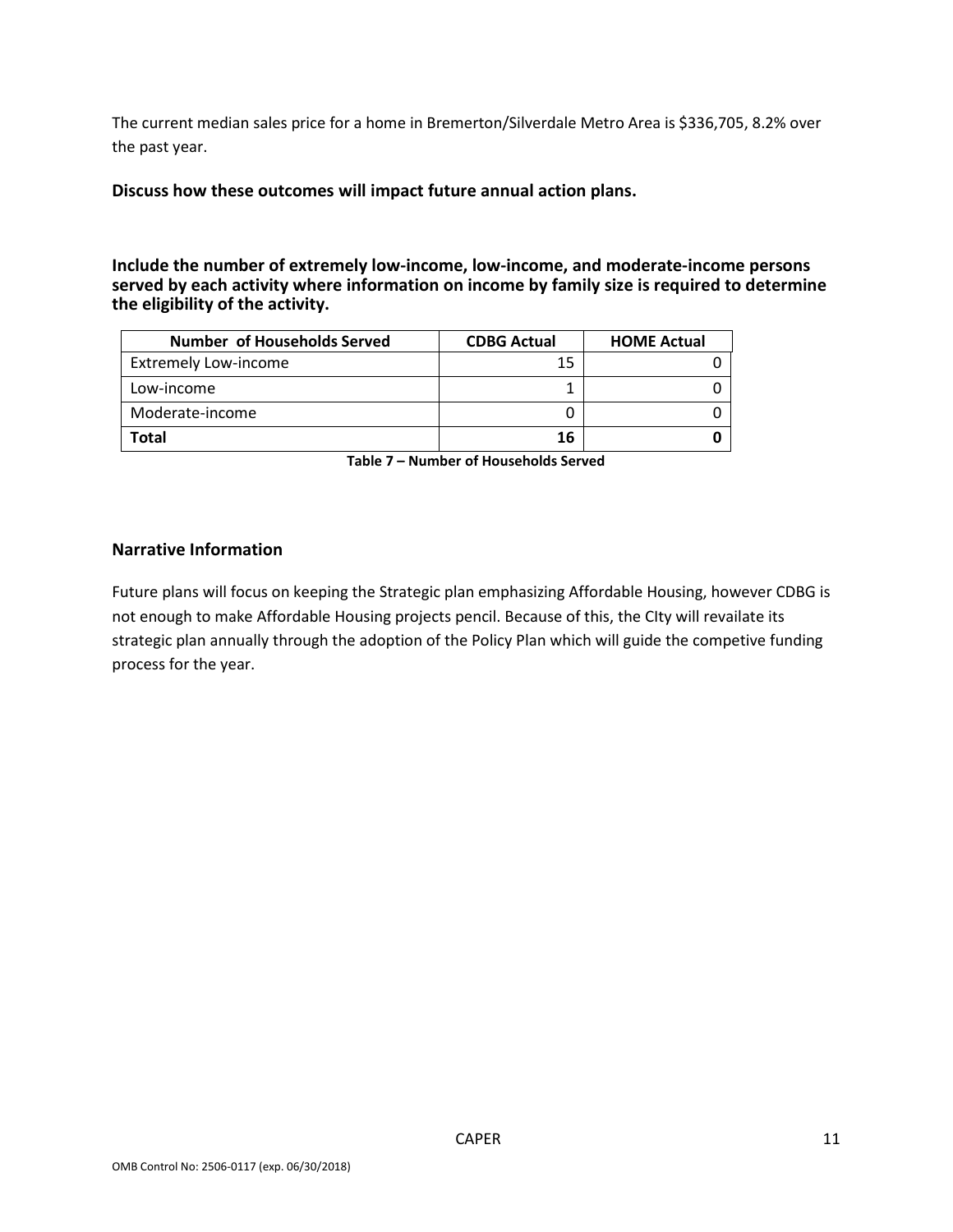# **CR-25 - Homeless and Other Special Needs 91.220(d, e); 91.320(d, e); 91.520(c)**

**Evaluate the jurisdiction's progress in meeting its specific objectives for reducing and ending homelessness through:**

## **Reaching out to homeless persons (especially unsheltered persons) and assessing their individual needs**

Kitsap County has implemented a full client data-sharing between all HMIS agencies coordinated entry program for all homeless individuals and households through the Housing Solutions Center. This provides individualized assessment and referrals to appropriate housing resources. Kitsap County annually updates its Homeless Housing Plan and this plan went through a comprehensive update in 2019. Action steps identified in previous plans and implemented in the last two years resulted in significant shifts in the homeless crisis response system to: 1) Target prevention to those most needy and divert people from experiencing homelessness as much as possible, 2) Identify and prioritize serving the most vulnerable people experiencing homelessness, including expanding street outreach and providing more immediate and accessible shelter beds, 3) Increase alternative housing options, 4) Improve system efficiency and efficacy by using performance meaures and evidence-based practices and 5) Improving communication with the public about homelessness.

### **Addressing the emergency shelter and transitional housing needs of homeless persons**

Building on a program launched many years ago by the Kitsap Housing and Homelessness Coalition and the Kitsap County Department of Emergency Management, the Severe Weather Shelter program was grately expanded in the last two years. The SWS program relies on host organizations to supply volunteers to open shelter beds in churches and community centers when the DEM determines that inclement weather make it dangerous for anyone to be sleeping outside. A single SWS operated for many years in Bremerton out of the Salvation Army. Over the years the effort has expanded to organizations in other locations in Kitsap County. The Severe Weather Shelter at the Salvation Army was so highly utilized that the Salvation Army opened a 60-bed winter shelter, open every night during December through March rather than only on severe weather nights. It has been extremely popular with guests, and serv ed more than 470 unique individuals last winter. THe low-barrier model welcomed guests with their spouses/partners, accomodated their possessions, and sheltered their pets-which encouraged many people who hd not been eligible and/or willing to come into shelter in the past to participate in the program and begin building relationships and accessing other services. The Winter Shelter ran over capacity most nights during the last season. Upon its closure in March, many of the guests will go back to living in the woods and on the streets.

Also in Bremerton, the Kitsap Rescue Mission has a night-by-night shelter with 26 beds. This is at the moment housed in the upstairs of the Salvation Army due to building issues in their building.

The Kitsap Connect program has also been launged which is a partnership with Kitsap Public Health, the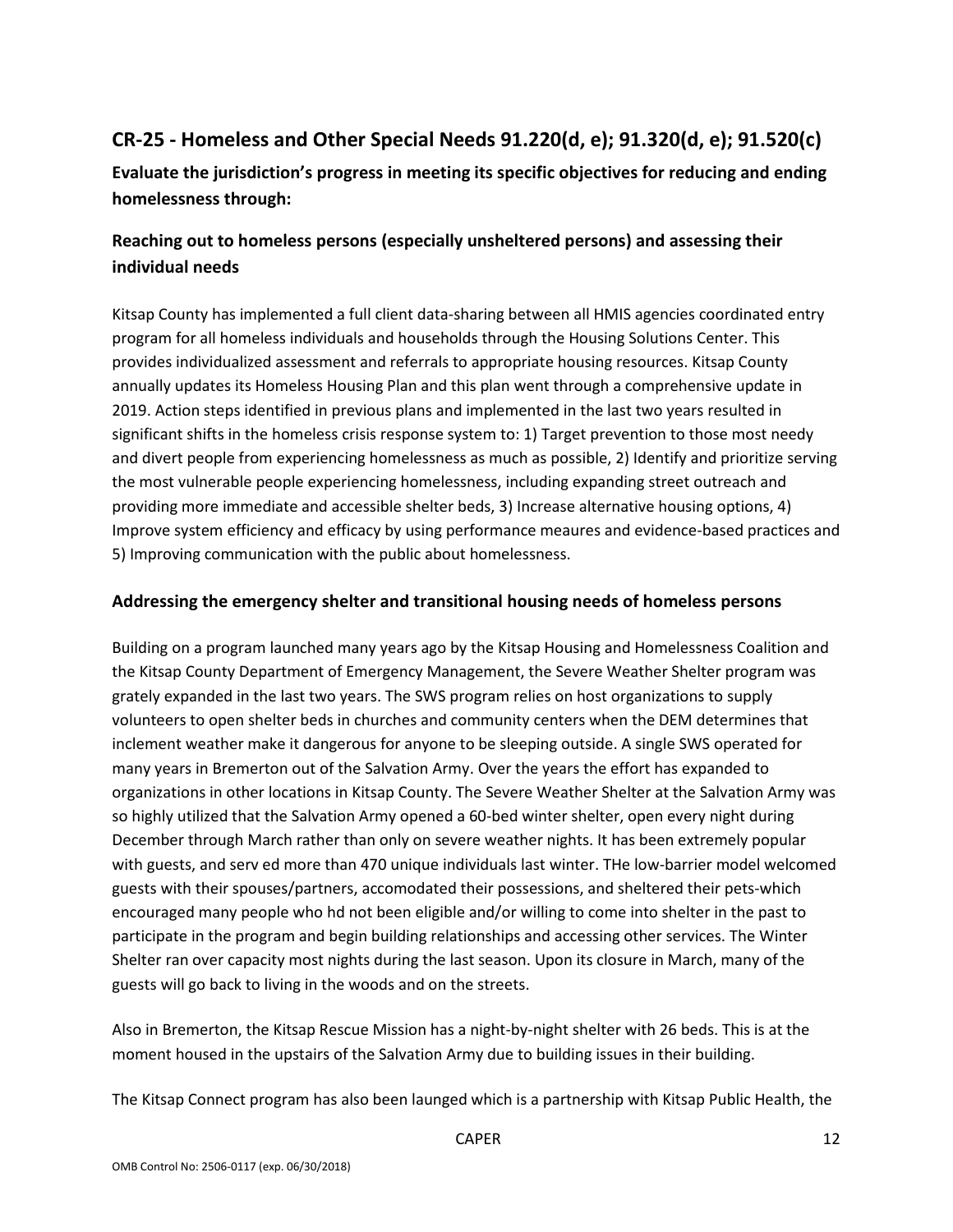Salvation Army, the Housing Solutions Center, and Kitsap Mental Health Services. It works to identify the highest utilizers of the emergency rooms, emergency medical services, and law enforcement with the goal of reducing costs to these systems and improving health outcomes through a coordinated care model that includes public health nurses, behavioral health professionals, and a housing specialist. The vast majority of their clients are chronically homeless and extremely high-needs.

This shift to focus on outreach to those who may not be accessing resources and prioritization of emergency hosuing for those who are the most vulnerable has not been easy, but a good start is underway. It has been challenging for shelters to serve people with higher needs, often with staff and programs structures that are not equipped for this population's needs. Shelter stays can be longer because it can take longer to get high-needs clients stabilized and is even more difficult to find permanent housing placements for them.

**Helping low-income individuals and families avoid becoming homeless, especially extremely low-income individuals and families and those who are: likely to become homeless after being discharged from publicly funded institutions and systems of care (such as health care facilities, mental health facilities, foster care and other youth facilities, and corrections programs and institutions); and, receiving assistance from public or private agencies that address housing, health, social services, employment, education, or youth needs**

Significant action steps were identified in the planning and implementation of the update to the Homeless Housing Plan. These include the following:

- Implement discharge planning for homeless individuals entering the community from jails, correctional facilities, foster care, hospitals, and behavioral health systems of care.
- Encourage development of affordable housing and alternative housing models through incentives and policy changes
- Introduce diverse housing types to meet various needs and income levels. For example: Add 120 low-barrier night-by night shelter beds and alternative shelter options (tiny houses, safe parks, etc.) throughout the County
- Add 15 respite care shelter beds for people with medical needs that are not able to be supported in other shelters
- Add 60-80 Permanent Supportive Housing units for people with long-term behavioral health and physical health issues that create challenges to stable housing.
- Focus on tenancy supports and employment/education connections, including the new Medicaid transformation project supported housing and supported employment benefits.
- Expand the use of performance measures and data to ensure the most efficient use of public funds
- Implement trauma-informed care and evidience-based practices
- Expand leadership, accountability, and opportunities for community education and volunteering.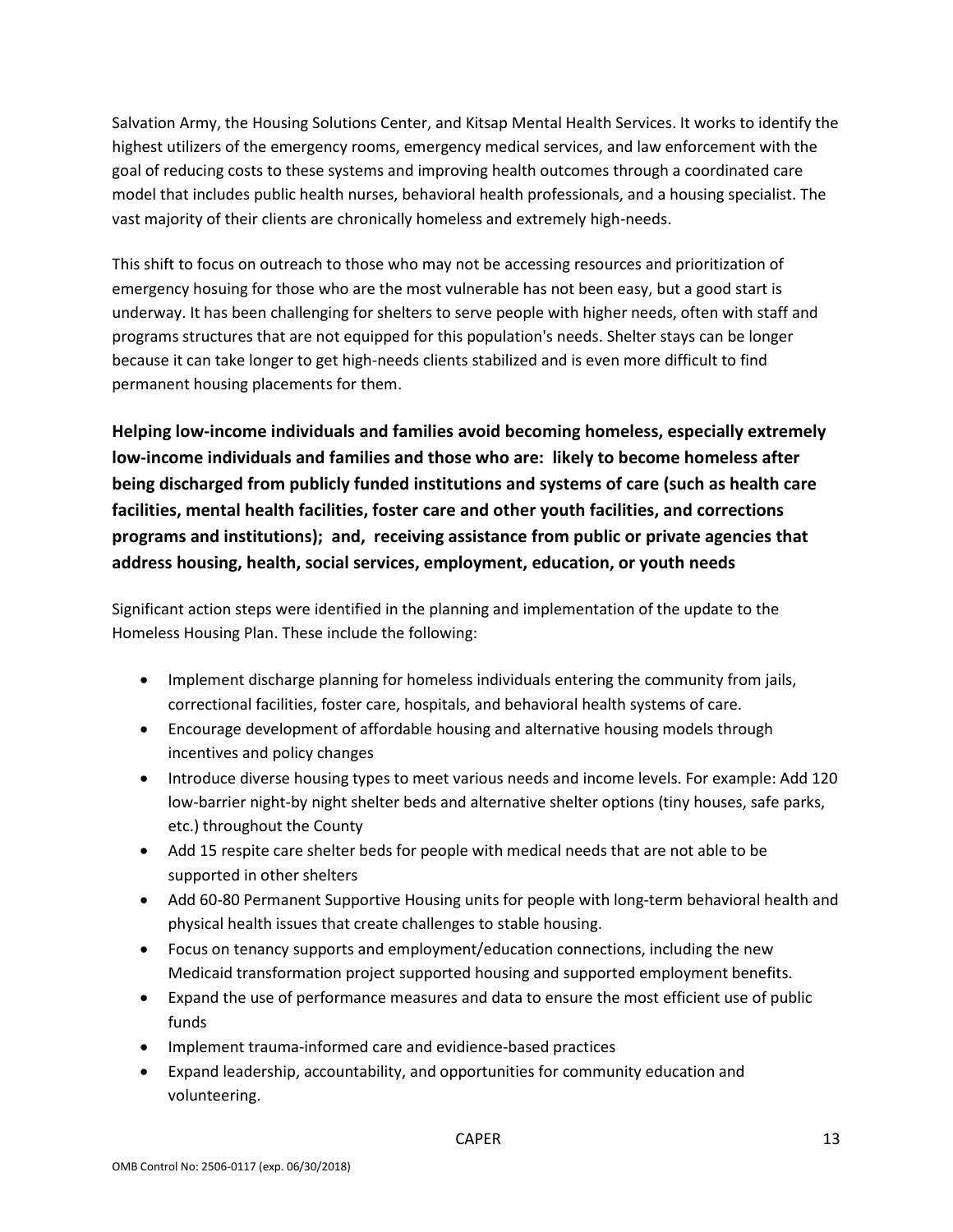**Helping homeless persons (especially chronically homeless individuals and families, families with children, veterans and their families, and unaccompanied youth) make the transition to permanent housing and independent living, including shortening the period of time that individuals and families experience homelessness, facilitating access for homeless individuals and families to affordable housing units, and preventing individuals and families who were recently homeless from becoming homeless again**

The most cost-effective way to descrease homelessness is to intervene before individuals and families lose their housing. Often, a household on the brink of homelessness can avert the crisis with a small amount of financial support and the necessary supportive services to regain financial stability. Contrast this minimal cost for prevention with the immense cost to the family, social services agencies, and the community when individuals or families become homeless. By focusing on diversion and prevention, homelessness can effectively be reduced.

The Housing Solutions Center of Kitsap County (HSC, opened in 2012) is our coordinated entry program, a single point of entry where all residents seeking assistance with housing or homeless services are welcomed, assessed and referred to appropriate housing and resources for which they are eligible. the HSC also keeps a community-wide emergency housing wait list. In mid-2016, the HSC launched a more robust diversion component to the intake process, working with each client to determine ways to avoid going into shelter if other options are available-such as family and frient resources, employment supports, or assistance negotiating with landlords.

The City has also worked in collaboration with the Bremerton Housing Authority to establish an emergency rental assistance program. The purpose of this program is to provide short term funds to assist with payment of rent, Eviction prevention and assistance with security deposits.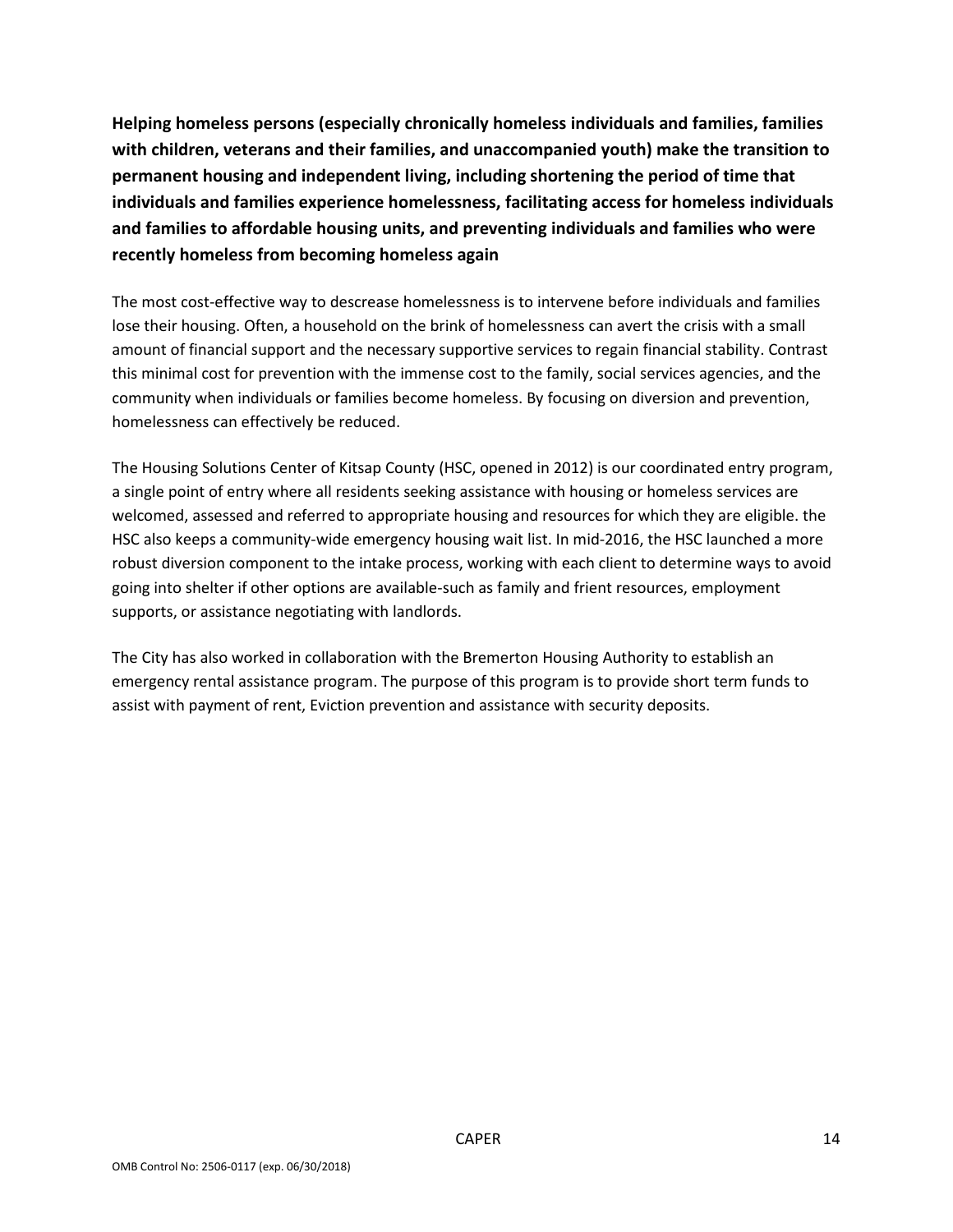# **CR-30 - Public Housing 91.220(h); 91.320(j)**

## **Actions taken to address the needs of public housing**

The City of Bremerton's Housing Authority work with their housing residents to meet their needs as well as encourage their participation in programs that will lead to greater self-sufficiency. The City of Bremerton is currently using a significant amount of Unrestricted cash reserves and Public Housing Capital fund to make investments in their public housing stock.

## **Actions taken to encourage public housing residents to become more involved in management and participate in homeownership**

The Bremerton Housing Authority have activities to increase resident involvement and address the economic and social needs of public housing residents. Bremerton Housing Authority has a Resident Occupant Self-Sufficiency Coordinator. The main purpose of this position is to be a resource coordinator for Public Housing residents to help them gain community connections and work towards selfsufficiency.

## **Actions taken to provide assistance to troubled PHAs**

N/A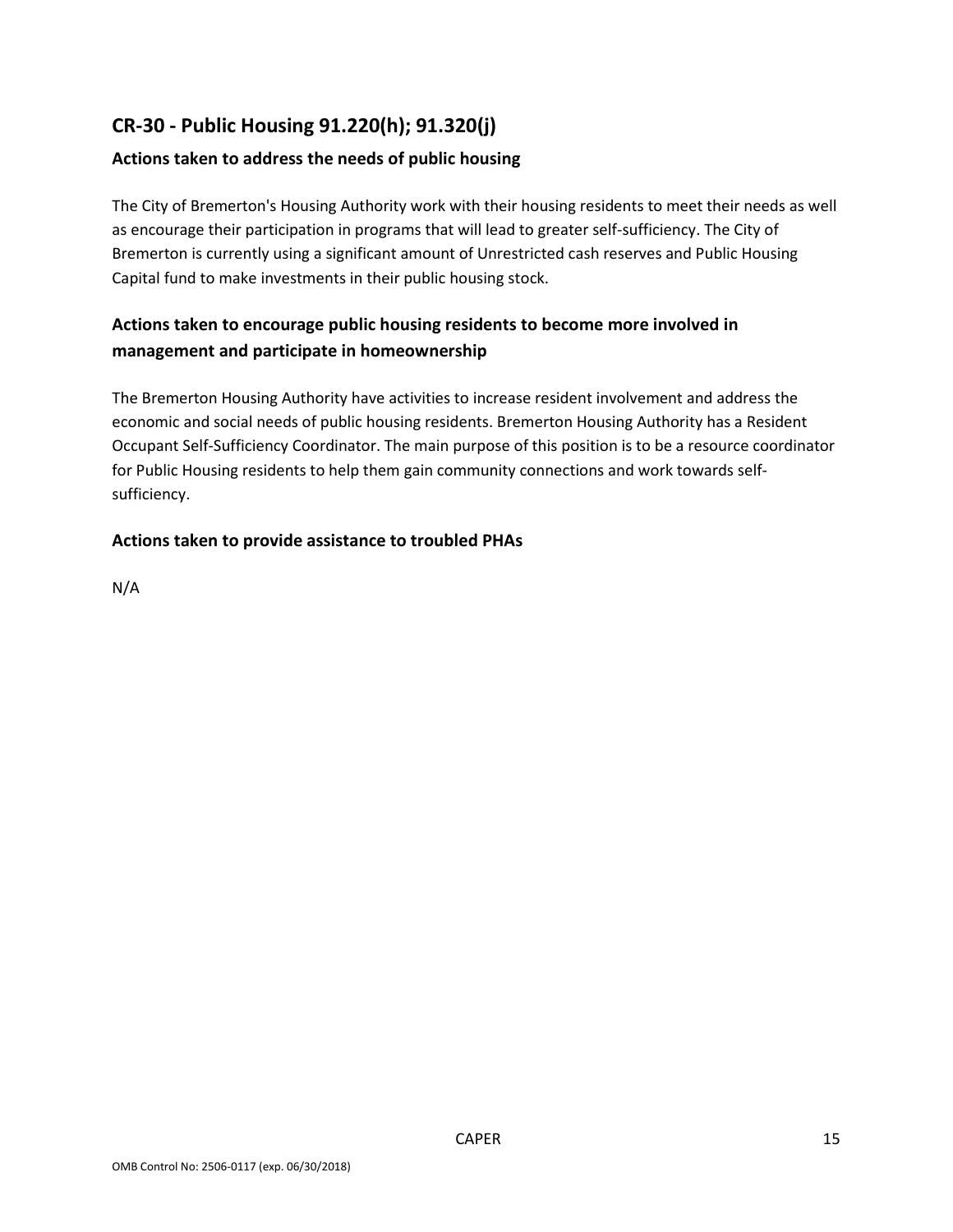# **CR-35 - Other Actions 91.220(j)-(k); 91.320(i)-(j)**

**Actions taken to remove or ameliorate the negative effects of public policies that serve as barriers to affordable housing such as land use controls, tax policies affecting land, zoning ordinances, building codes, fees and charges, growth limitations, and policies affecting the return on residential investment. 91.220 (j); 91.320 (i)**

The City collaborated with Kitsap County in funding a comprehensive affordable housing market analysis which provides a framework to help the City, and Kitsap County jurisdictions to: 1) Help people stay in affordable housing, 2) Encourage development of more affordable housing and 3) Expand housing options and grow housing supply to address existing shortages and future growth. The recommendations to meet those goals are as follows:

- 1. Create a Preservation and Anti-Discrimination Strategy
- 2. Update Comprehensive Land Strategy
- 3. Create a Revolving Loan fund
- 4. Create a Real Estate Investment Fund
- 5. Establish additional affordable housing funding sources
- 6. Pool Existing resources
- 7. Expand community land trusts
- 8. Encourage "missing middle housing"
- 9. Review and revise land use barriers
- 10. Review up-zoning urban land for multifamily.

The City has already done some of these recommendations and commits to doing those of which the City as the ability to do.

### **Actions taken to address obstacles to meeting underserved needs. 91.220(k); 91.320(j)**

All projects funded with CDBG either benefit Low and Moderate income persons directly, or through an area-wide benefit. The City is paying particular attention to increasing ADA accessibility in its high priority pedestrian networks. This has been done in consultation with the City's ADA committee.

### **Actions taken to reduce lead-based paint hazards. 91.220(k); 91.320(j)**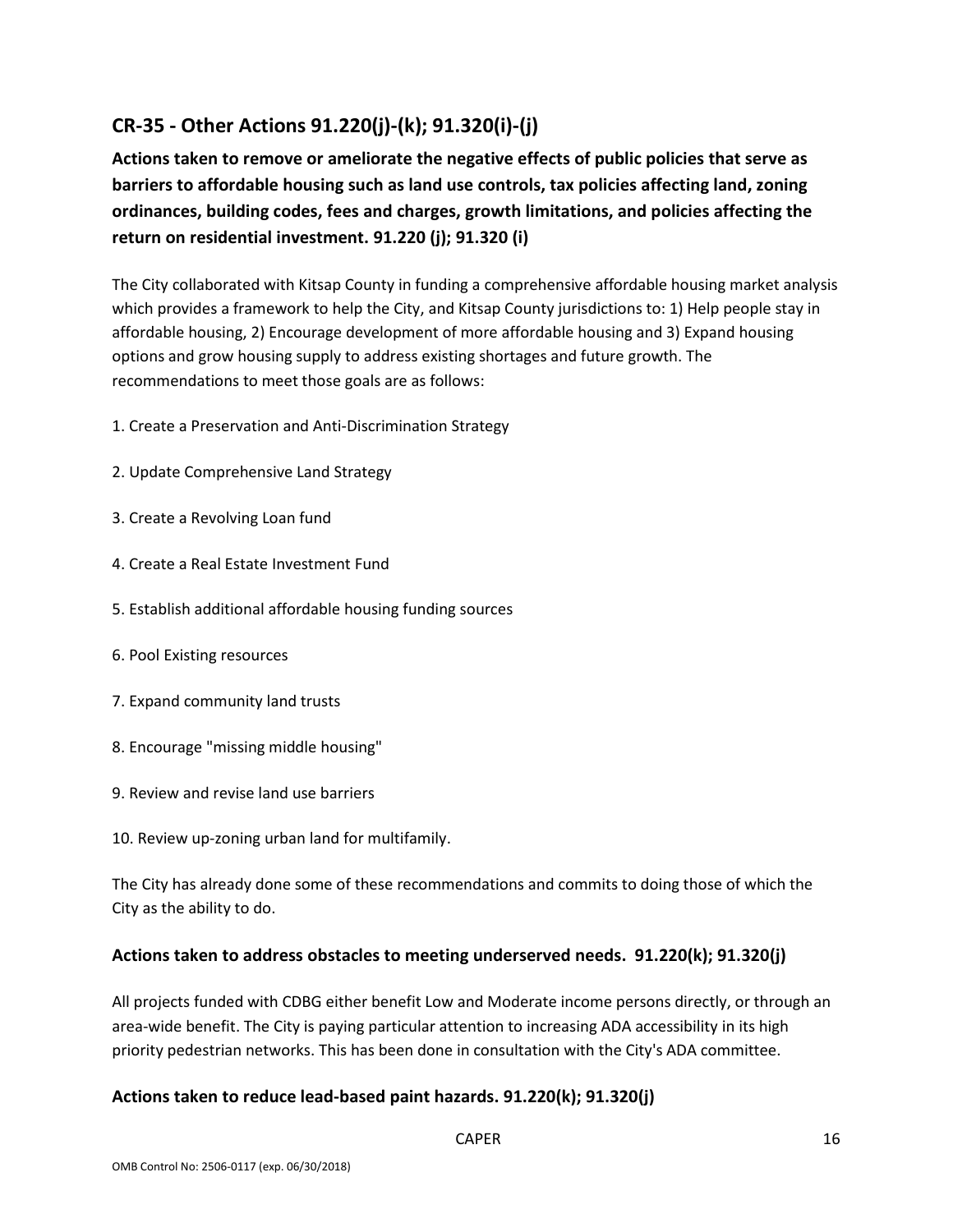Kitsap Community Resources, Community Frameworks, and the Bremerton Housing Authority continue to use trained assessors and inspectors for special handling of pre-1978 housing stock. In the City of Bremerton, all housing projects funded with CDBG or HOME funds are required to complete the Lead Safe Housing Rule checklist and follow proper procedures for housing built before 1978. For single family housing programs, Kitsap Community Resource's Weatherization staff are trained in lead based paint education and lead safe work practices. Both agencies educate clients on lead facts and hand out literature including the EPA pamphlet "Protect Your Family from Lead in Your Home." Contractors and crews working on pre-1978 homes are all trained and certified in lead safe work practices and attend refresher courses. Both agencies have staff trained in the use of the Niton XRF Gun, which assesses the level of lead in surfaces and does readings for other agencies.

The City requires a lead based paint hazard assessment on all properties receiving rehabilitation assistance. The level of assessment depends on the activity.

• For rehabilitation under \$5,000 per unit on properties built prior to 1978 the City requires a lead based paint test on painted surfaces disturbed as part of the rehabilitation. If the painted area disturbed contains a lead paint a clearance inspection by a State liscensed clearance inspector is required to verify that no lead based paint hazards remain after the rehabilitation is completed. The contractor performing the work needs to be HUD certified for lead safe work practicies. • For rehabilitation over \$5,000 per unit on properties built prior to 1978 the City requires a lead paint risk assessment by a State licensed lead paint risk assessor. If a painted area that is disturbed contains lead paint a clearance inspection is required to verify no lead based paint hazards remain after the rehabilitation is complete. If a paint hazard exists interim controls must be used to remediate the lead hazards. A clearance inspection by a State licensed clearance inspector must be performed to confirm no lead hazards remain after the rehabilitation is complete. In addition, for rehabilitation exceeding \$5,000 where lead hazards exist on the interior the lead paint hazards must be abated by a State certified lead paint abatement contractor. A clearance inspection by a State licensed clearance inspector must be performed to confirm no lead hazards remain upon completion of the lead abatement.

Additionally, a significant activity that the City will undertake this year is improvements to the YWCA Alive Shelter. The work done in this project will abate all Lead Based Paint hazards and every contractor working on the project will be certified in Lead Safe Practices.

#### **Actions taken to reduce the number of poverty-level families. 91.220(k); 91.320(j)**

The purpose of all the City of Bremerton's goals, objectives and projects carried out in the 2019 program year and listed in the 2019 Action Plan (refer to AP-20 and AP-35 in the 2019 Action Plan) are aimed at reducing the number of families in poverty. The City of Bremerton strongly supports the efforts of service providers in the community to end homelessness, help individuals gain self-sufficiency, and provide affordable housing and economic development activities. The HUD CDBG entitlement grant allows the City of Bremerton to invest at a minimum \$400,000 annually to reduce the number of poverty-level families.

Specific Actions taken to achieve the anti-poverty goal include:

Partially funding the BE\$T program which assisted entreprenuers to begin, or sustain small businesses in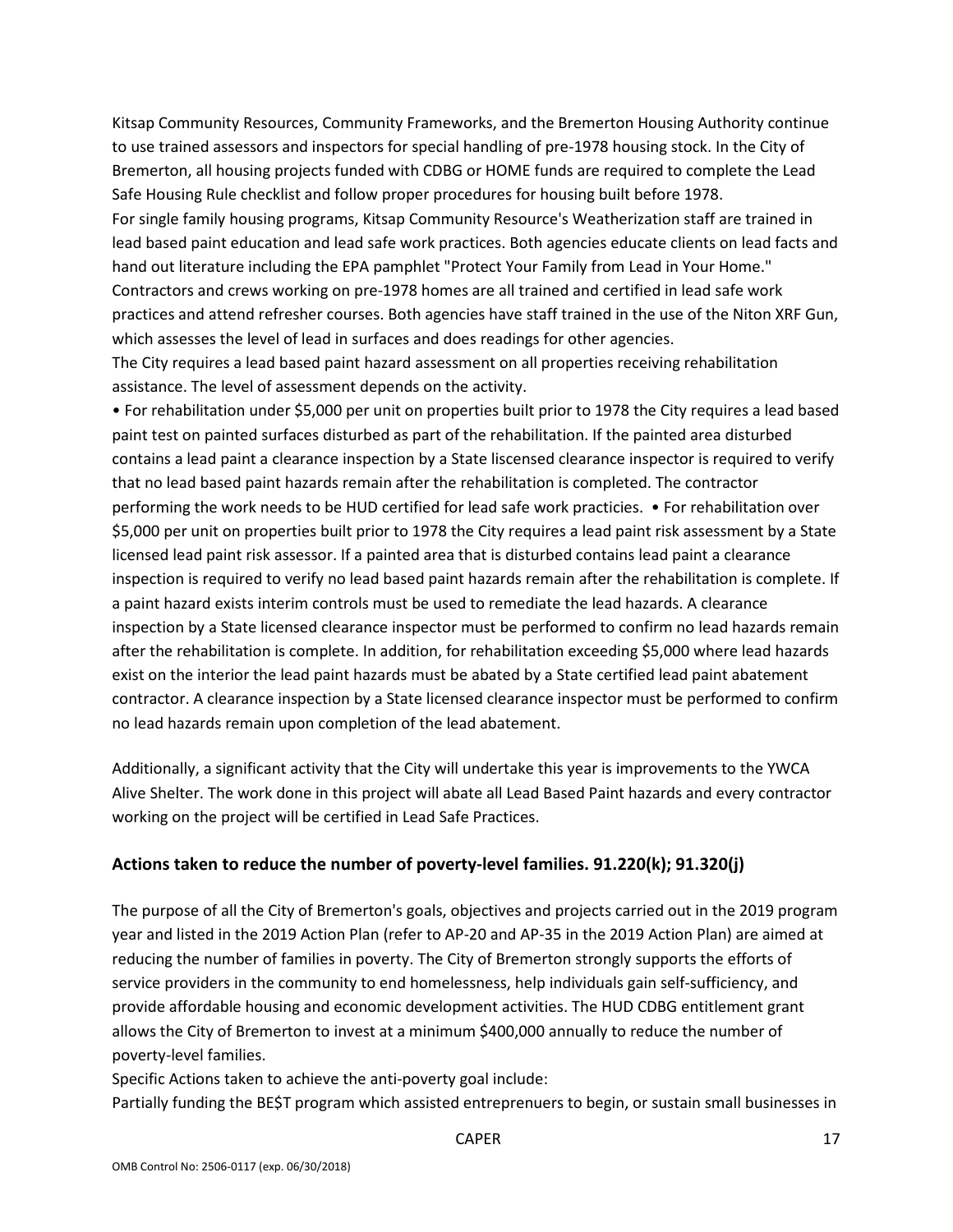the community, helps small businesses generate more employment, and help small business owners get assistance in marketing, social media taxes, insurance, financial literacy, and licensing.

Funded the Coffee Oasis Inc. Program which provided business education and internships for homeless youth.

Funded Weatherization and Minor Home repair programs for owners and renters. Often homeowners and tenants face necessary repairs to their home which become very costly. Low income homeowners and renters generally do not have the funds to make these necessary upgrades which occasionally puts the residents in an unsafe situation. This program provides assistance and focuses on the health and safety of the home as well as conservation measures to assist in decreasing energy costs.

Funded health and safety improvements to the YWCA Alive shelter which serves victims of domestic violence and their families. Fund significant ADA improvements to remove accessibility barriers in high traveled pathways throughout the City's NRSA as well as in the City's waterfront park, Evergreen Rotary Park which has the County's only Accessible play facility.

## **Actions taken to develop institutional structure. 91.220(k); 91.320(j)**

The City has pledged to improve coordinated, effective planning programs that improve access to affordable housing. Specifically promote intergovernmental cooperation and agreements that support strategies and programs to achieve City housing goals.

Promote increased housing density to provide a broader customer base for more affordable public services including utilities.

Eliminate unnecessary regulatory impediments to the development of affordable housing. Partnering with Kitsap County to fund an Affordable Housing Inventory and Market analysis to generate an affordable housing action plan to assist in promoting private and public efforts to provide adequate capital for affordable housing projects.

# **Actions taken to enhance coordination between public and private housing and social service agencies. 91.220(k); 91.320(j)**

The City creates strategic partnerships to enhance the availability of resources and leverage services provided to low and moderate income residents and neighborhoods.

Annually the City, Bremerton Housing Authority, and Kitsap Housing and Homeless Coalition sign an 'Consistency with the Consolidated Plan' document. This document ensures that activites taken throughout the year are consistent with the strategic goals outlined in the Consolidated Plan

# **Identify actions taken to overcome the effects of any impediments identified in the jurisdictions analysis of impediments to fair housing choice. 91.520(a)**

The City will is undergoing a Fair Housing Assessment as part of the creation of the next Consolidated Plan, however the formal Fair Housing Assessment is not due at this time. The last Analysis of Impediments to Fair Housing took place in 2005.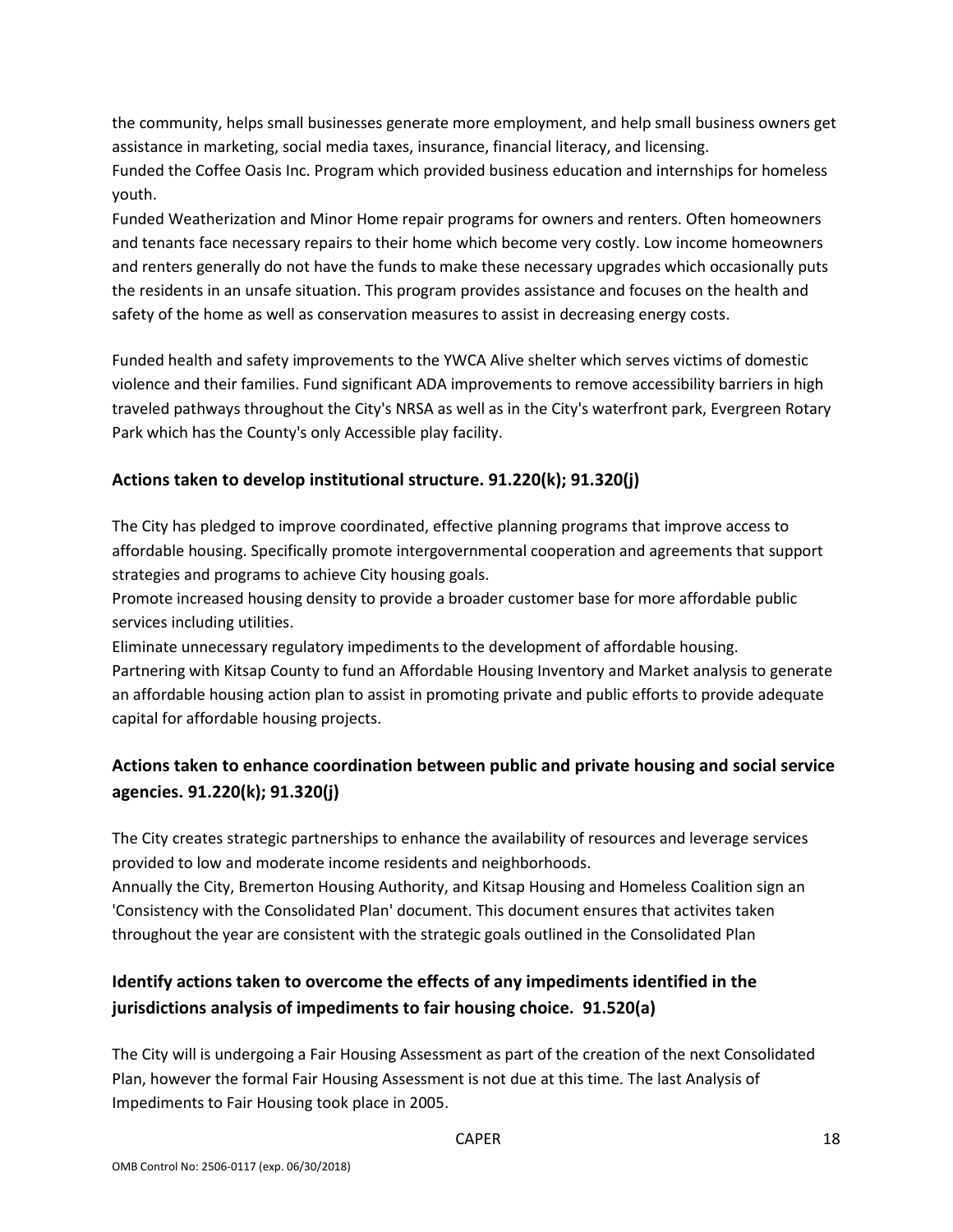The City supports the Fair Housing Center of Washington. The mission of the Fair Housing Center of Washington is to assure equal access to housing, and other related services to the residents of Washington. The organization achieves this purpose through education, investigation, and enforcement of applicable laws. The City provides information for the Fair Housing Center of Washington and the Northwest Justice Project on its website, through its Code Enforcement Officer, and as requested for individuals who reside in the City and may have an allegation of discrimination relating to a housing transaction. The Fair Housing Center of Washington then conducts an intake to ensure that the housing issue relates specifically to a protected class under federal, state, or local fair housing laws.

The City has pledged through its Comprehensive Plan update to support efforts to provide for a variety of housing options such as:

• Emergency group housing, homeless shelters and short term housing to meet the needs of the lower income categories; • Respond to the special needs of the growing elderly population within the City. Encourage a full range of housing options including retirement housing complexes in all residential zones particularly in areas with direct proximity to services and amenities. Encourage programs which allow elderly to remain in their homes as long as possible. • Provide for integration of special needs housing within the community by allowing for government-assisted housing, housing for low-income families, manufactured housing, group homes, and foster care facilities. • Encourage construction to meet and exceed ADA standards whenever possible.

The City is also implementing an ADA transition plan. This plan, required by the Americans with Disabilities Act is intended to guide the City's efforts to provide an accessible transportation system program within the City. The purpose of the Plan is to identify deficiencies in City policies, procedures, and physical assets, and to provide a path to correction of those deficiencies. The plan also provides guidance for removal of accessibility barriers.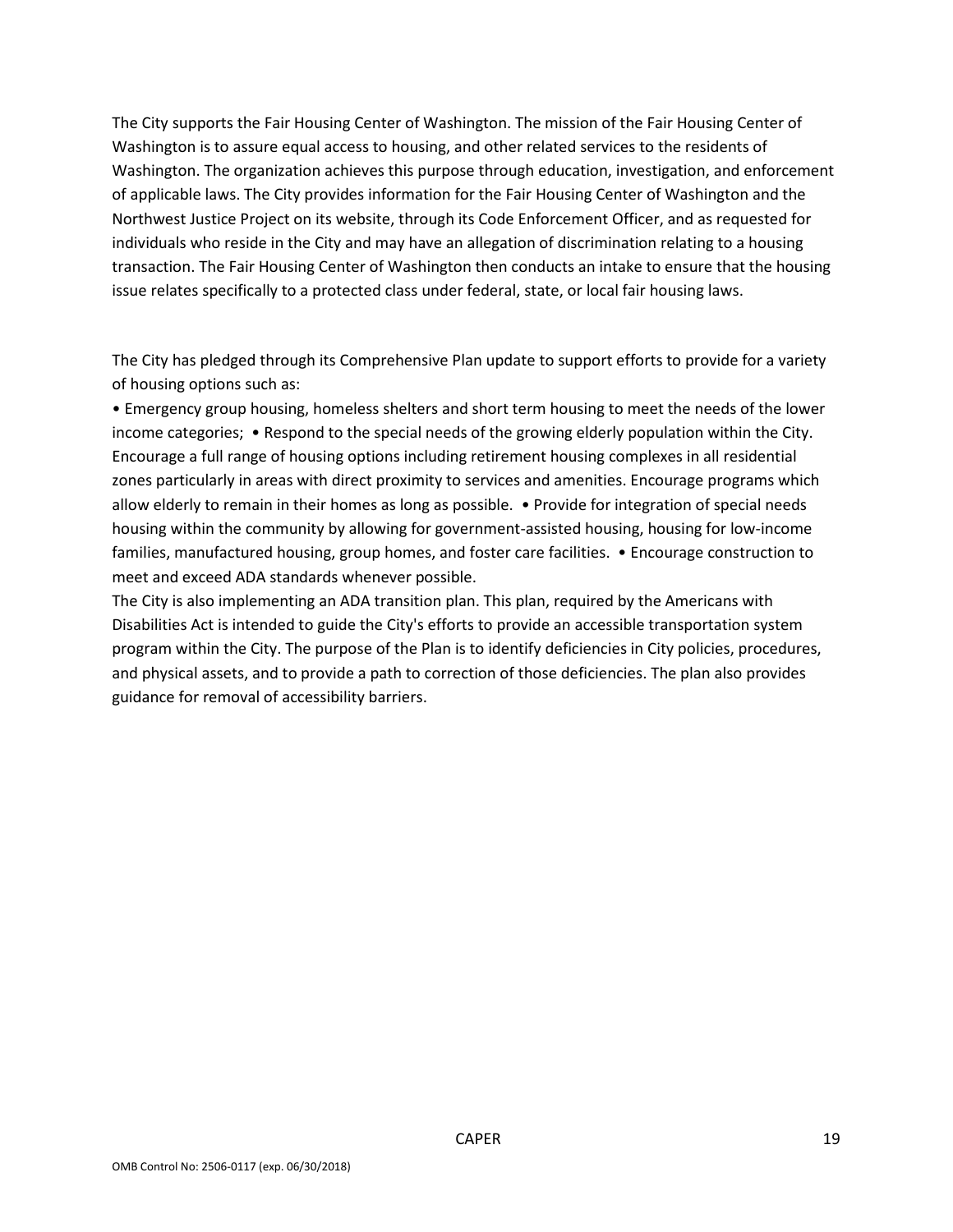## **CR-40 - Monitoring 91.220 and 91.230**

**Describe the standards and procedures used to monitor activities carried out in furtherance of the plan and used to ensure long-term compliance with requirements of the programs involved, including minority business outreach and the comprehensive planning requirements**

Subrecipient monitoring for CDBG and HOME:

The City of Bremerton (as an entitlement grantee, and member of HOME Consortium is responsible for monitoring its sub-recipient's and Kitsap County (as an Urban County, and Consortium lead agency) is responsible for monitoring its sub-recipient's activities to ensure compliance with all applicable federal requirements at 24 CFR 570, 24 CFR 576 and 24 CFR 92 for individual project goals, and local CDBG and HOME program requirements. The City of Bremerton selects sub-recipients for CDBG program activities and executes contracts for all funded activities. These contracts meet the applicable program and federal requirements. The County executes HOME written agreements for sub-recipients, including subrecipients within the City of Bremerton and monitors projects funded within the HOME program All projects funded are reviewed for eligiblity and compliance by the CDBG administrator, and approved by the Bremerton City Council prior to insertion in the Annual Action Plan.

The City monitors contracts for compliance with the specific program requirements applicable to the project including: general management, performance goals, financial management, data collection, reporting, eligibility determinations, environmental review and compliance, non-discrimination, minority business outreach, and labor standards compliance, etc. The City of Bremerton also provides annual technical assistance to interested applicants for CDBG funds to assure compliance with applicable federal requirements. After a contract is executed, the City frequently conducts desk monitoring to ensure continued requlatory compliance. This may include review of procurement processes, attendance at pre-construction meetings to review project requirements with contractors, meetings to review specific requirements, and assistance in creating bid documents.

A variety of monitoring techniques are used during the implementation of HUD funded activities by staff to review sub-recipient compliance with federal regulations, and the funding agreement. Through risk assessment, phone conversations, written correspondence, desk monitoring, reviewing specific requirements for each project, and on-site monitoring visits, staff is able to review each funded project and program to ensure that the applicable CDBG and HOME program's regulatory requirements are met. When necessary, the City of Bremerton will take corrective actions to preserve program integrity with funded sub-recipients. Detailed information on the monitoring processes are outlined in the 2019 Policy Plan, and the City of Bremerton CDBG/HOME subrecipient manual.

Lastly, the City of Bremerton uses the Consolidated Annual Performance and Evaluation Report (CAPER) as a tool for monitoring performance against the Consolidated Plan and Annual Action Plan goals.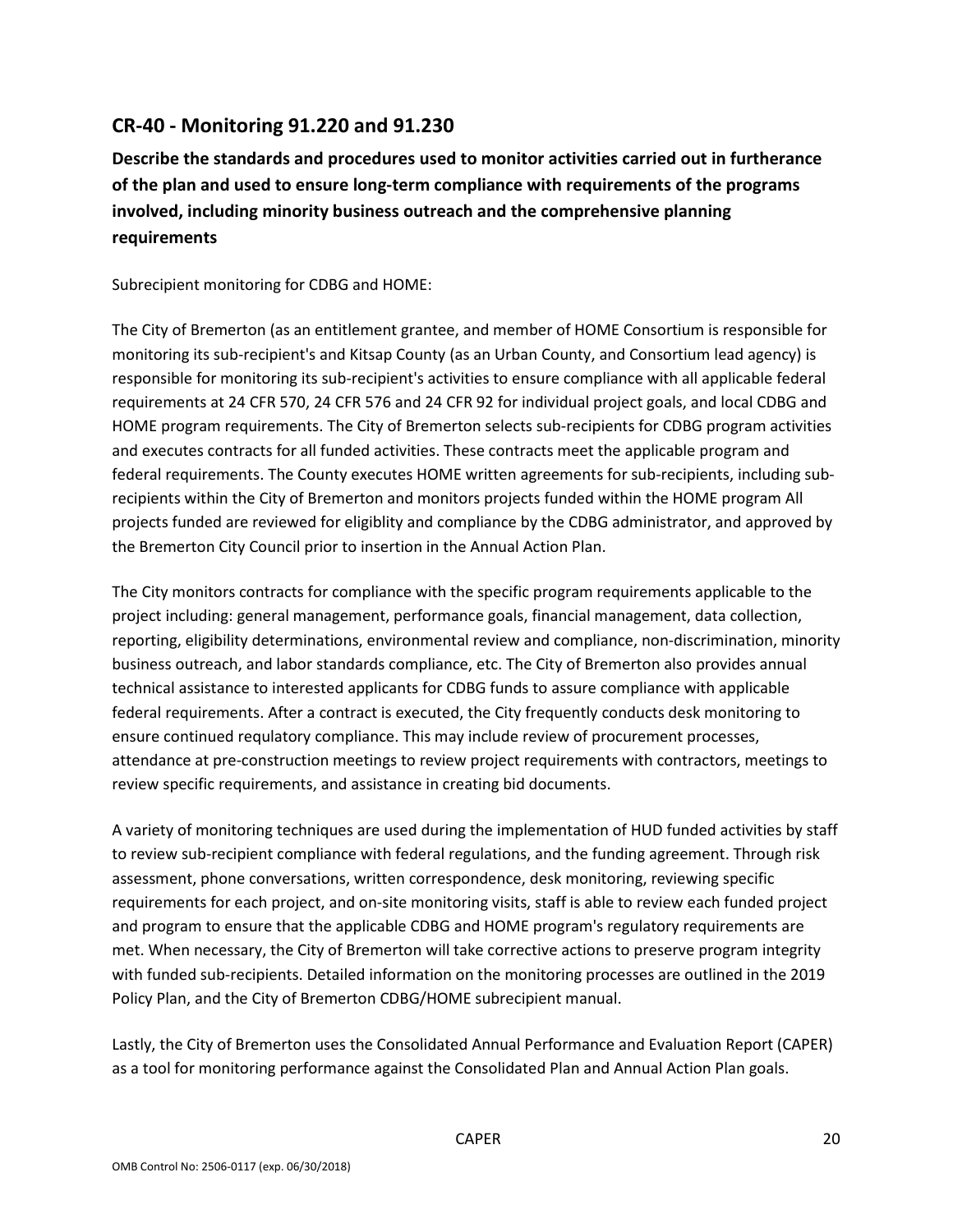## **Citizen Participation Plan 91.105(d); 91.115(d)**

## **Describe the efforts to provide citizens with reasonable notice and an opportunity to comment on performance reports**.

The City provides opportunity to comment via 30 day comment periods and accepts comments through email, phone calls, or public appointments. The City also conducts public hearings during its City Council meetings where public comments are welcome. This report was posted on the City's website and comments were welcome.

## **CR-45 - CDBG 91.520(c)**

**Specify the nature of, and reasons for, any changes in the jurisdiction's program objectives and indications of how the jurisdiction would change its programs as a result of its experiences.**

**Does this Jurisdiction have any open Brownfields Economic Development Initiative (BEDI) grants?**

**[BEDI grantees] Describe accomplishments and program outcomes during the last year.**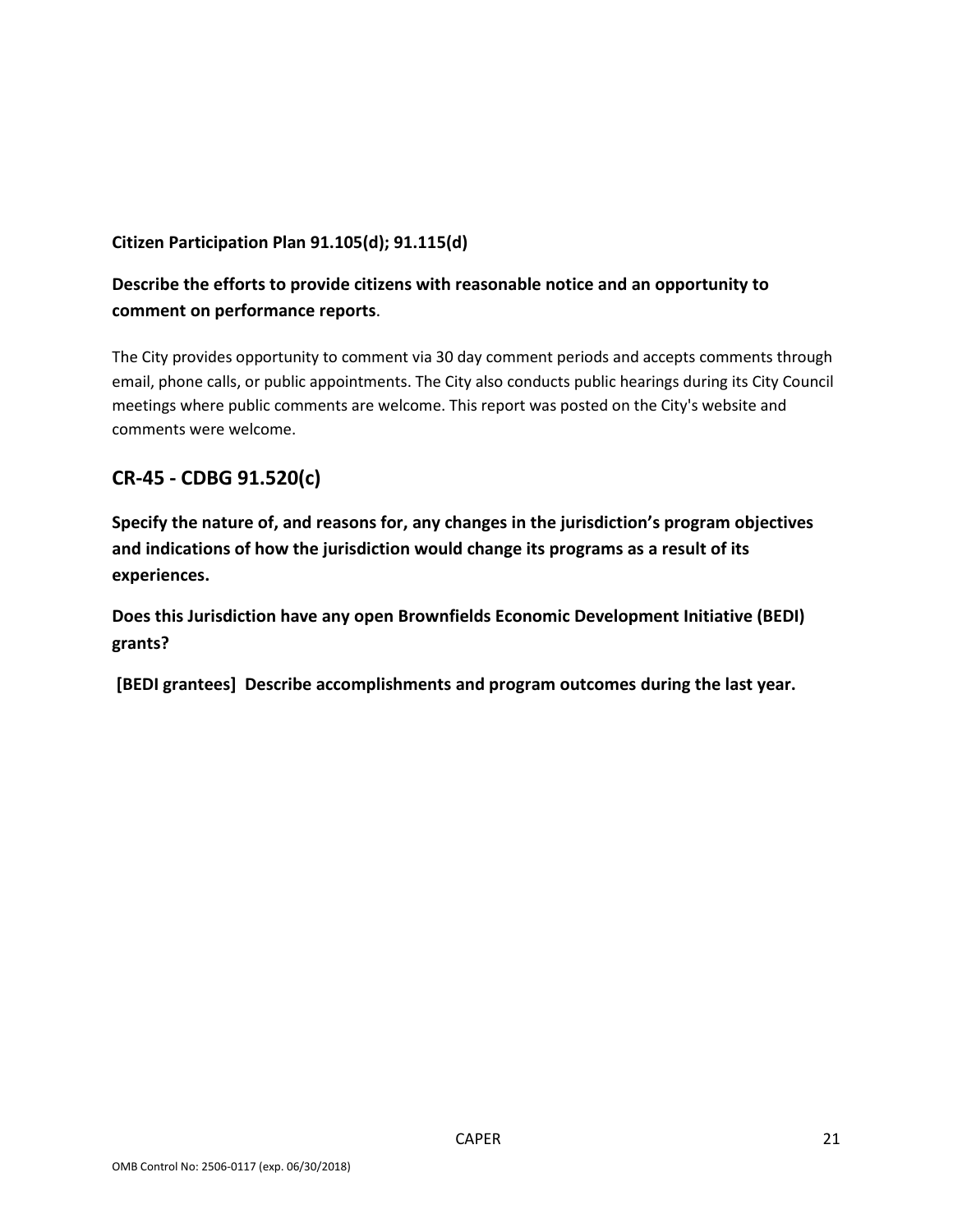# **CR-45 - CDBG 91.520(c)**

**Specify the nature of, and reasons for, any changes in the jurisdiction's program objectives and indications of how the jurisdiction would change its programs as a result of its experiences.**

**Does this Jurisdiction have any open Brownfields Economic Development Initiative (BEDI) grants?**

**[BEDI grantees] Describe accomplishments and program outcomes during the last year.**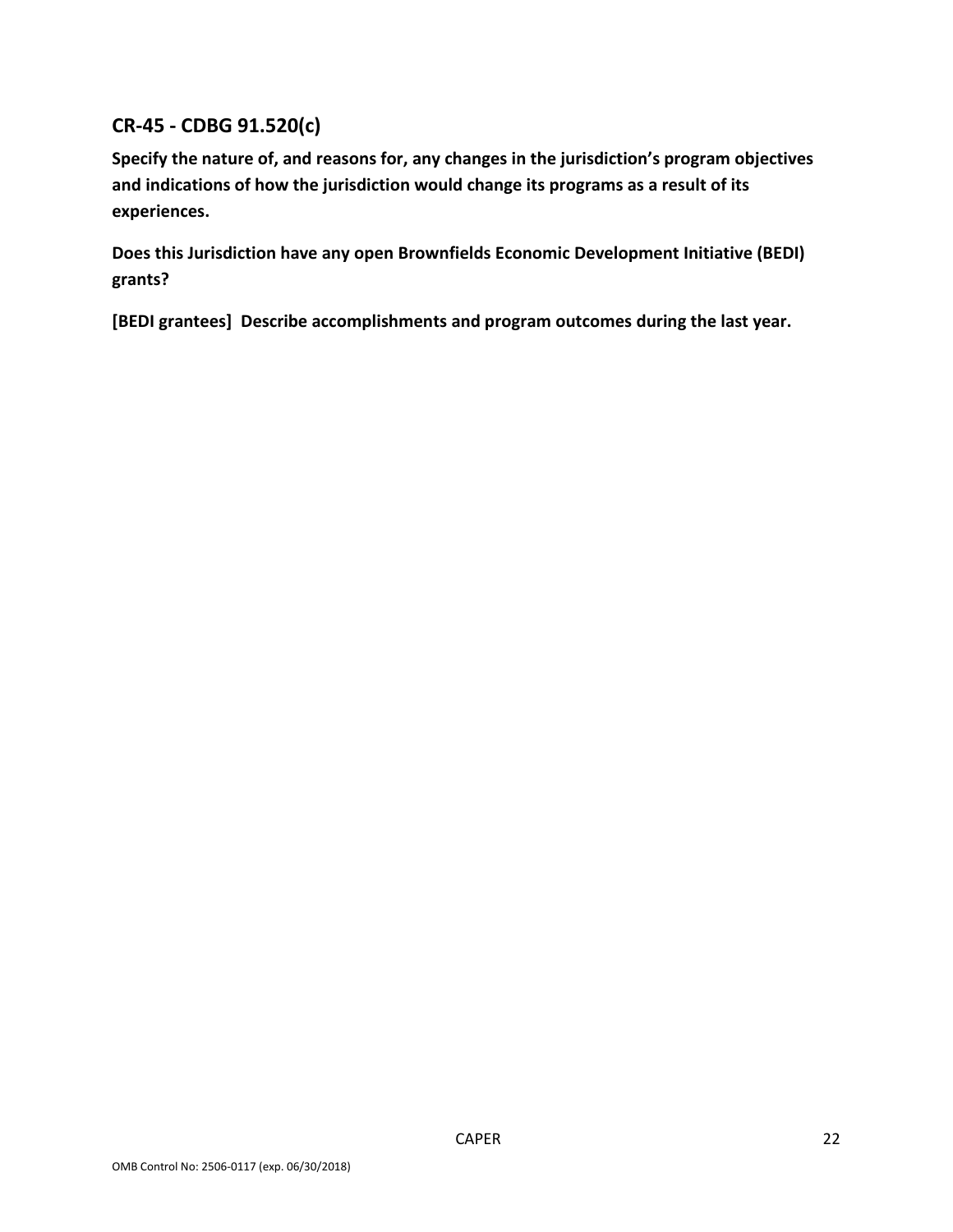# **Attachment**

# **CAPER loan summary**

# **City of Bremerton CDBG/HOME Loan Portfolio Summary 12/31/2**

| PORTFOLIO BALANCES BY<br><b>SERVICER</b>                 |                    |                    |                                                                                                                                  |
|----------------------------------------------------------|--------------------|--------------------|----------------------------------------------------------------------------------------------------------------------------------|
| <b>WESTSTAR</b><br>- CDBG<br>- HOME                      |                    |                    | \$42,486.29 From WestStar year end report: 1/1/2019-12/31/2019<br>\$54,490.95 From WestStar year end report: 1/1/2019-12/31/2019 |
|                                                          | <b>TOTAL</b>       |                    | \$96,977.2                                                                                                                       |
|                                                          |                    |                    |                                                                                                                                  |
| <b>CITY HELD</b><br>- CDBG                               |                    |                    | \$51,020.9                                                                                                                       |
| - HOME                                                   |                    |                    | \$39,873.5                                                                                                                       |
|                                                          | <b>TOTAL</b>       |                    | \$90,894.5                                                                                                                       |
|                                                          | <b>GRAND TOTAL</b> |                    | \$187,871.7                                                                                                                      |
| 2019 PORTFOLIO ACTIVITY                                  |                    |                    |                                                                                                                                  |
| New CDBG/HOME Loans<br>Loans paid off<br>Loans forgiven  |                    | \$-<br>\$99,454.50 | *The City is Not Currently Awarding any new CDBG/HOME<br>Loans                                                                   |
| Unrecoverable funds from<br>Foreclosures (Prior to 2016) | <b>TOTAL</b>       |                    | \$99,454.5                                                                                                                       |
|                                                          |                    | <b>CAPER</b>       | 23                                                                                                                               |